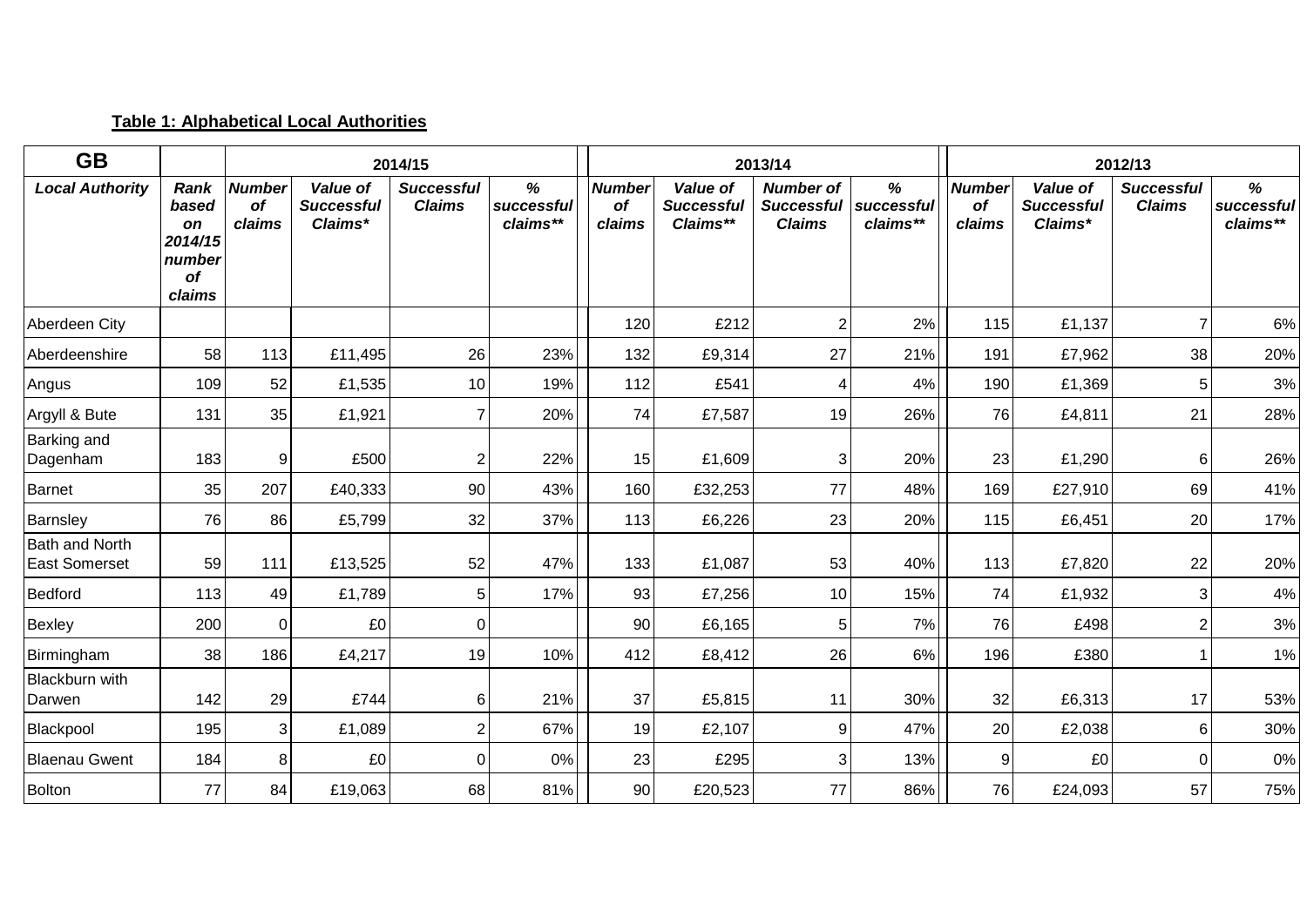| Bournemouth                         | 143 | 28             | £1,550                | 6              | 150% | 63    | £3,862   | 12             | 19% | 63             | £5,612   | 22             | 35%   |
|-------------------------------------|-----|----------------|-----------------------|----------------|------|-------|----------|----------------|-----|----------------|----------|----------------|-------|
| <b>Bracknell Forest</b>             | 138 | 32             | £0                    | $\mathbf 0$    | 0%   | 16    | £232     |                | 6%  | 13             | £0       | $\mathbf 0$    | $0\%$ |
| <b>Bradford</b>                     | 55  | 131            | £2,665                | 6              | 16%  | 144   | £10,992  | 21             | 15% | 150            | £34,165  | 13             | 9%    |
| <b>Brent</b>                        | 69  | 95             | £7,968                | 30             | 32%  | 179   | £5,281   | 24             | 16% | 119            | £29,317  | 23             | 20%   |
| <b>Bridgend</b>                     |     |                |                       |                |      | 66    | £6,331   | 26             | 39% | 118            | £13,013  | 56             | 48%   |
| <b>Brighton and Hove</b>            | 121 | 40             | £2,140                | $\, 8$         | 30%  | 76    | £3,383   | 5              | 7%  | 48             | £3,050   | 3              | $6\%$ |
| <b>Bristol</b>                      | 86  | 75             | £336                  | -1             | 1%   | 119   | £6,112   | 17             | 14% | 121            | £2,161   | 6              | 5%    |
| <b>Bromley</b>                      | 87  | 72             | £770                  | 3              | 6%   | 109   | £9,264   | 43             | 39% | 113            | £12,673  | 53             | 47%   |
| Buckinghamshire                     | 18  | 461            | £3,747                | 12             | 5%   | 1,063 | £3,745   | 11             | 1%  | 1,110          | £13,213  | 44             | $4\%$ |
| <b>Bury</b>                         | 60  | 110            | £21,466               | 97             | 88%  | 177   | £35,280  | 119            | 69% | 185            | £33,806  | 132            | 73%   |
| Caerphilly                          | 155 | 24             | £1,633                | $\overline{2}$ | 8%   | 78    | £1,714   | 13             | 17% | 70             | £3,030   | 11             | 16%   |
| Calderdale                          | 115 | 48             | £4,737                | 8              | 38%  | 54    | £3,849   |                | 7%  | 51             | £150     | $\overline{2}$ | 4%    |
| Cambridgeshire                      | 22  | 324            | £24,319               | 71             | 22%  | 485   | £104,264 | 242            | 50% | 175            | £55,080  | 37             | 21%   |
| Camden                              | 173 | 15             | £956                  | 5              | 33%  | 21    | £3,139   | 3              | 14% | 24             | £4,106   | 4              | 17%   |
| Cardiff                             | 37  | 188            | £7,226                | 40             | 21%  | 248   | £12,137  | 47             | 19% | 241            | £12,130  | 47             | 20%   |
| Carmarthenshire                     | 138 | 32             | £218                  | -1             | 3%   | 39    | £90      |                | 3%  | 41             | £501     | 6              | 15%   |
| Central<br>Bedfordshire             | 70  | 94             | £13,626               | 12             | 13%  | 252   | £10,246  | 34             | 14% | 263            | £14,313  | 48             | 18%   |
| Ceredigion                          | 181 | 10             | £87                   | -1             | 14%  | 9     | £140     | $\overline{2}$ | 22% | 5 <sub>1</sub> | £0       | $\Omega$       | 0%    |
| <b>Cheshire East</b>                | 48  | 154            | £1,477                | $\overline{2}$ | 1%   | 260   | £7,799   | 15             | 6%  | 1,199          | £133,434 | 308            | 26%   |
| <b>Cheshire West</b><br>and Chester | 41  | 180            | £2,885                | 25             | 18%  | 229   | £5,514   | 17             | 7%  | 322            | £22,695  | 40             | 12%   |
| City of London                      | 196 | $\overline{c}$ | £0                    | 0              | 0%   | 3     | £0       | 0              | 0%  | $\overline{0}$ | £0       | $\mathbf 0$    | $0\%$ |
| Clackmannanshire                    | 184 | 8 <sup>1</sup> | $\pmb{\mathfrak{L}}0$ | $\mathbf 0$    | 0%   | 4     | £1,457   |                | 25% | 18             | £0       | 0              | $0\%$ |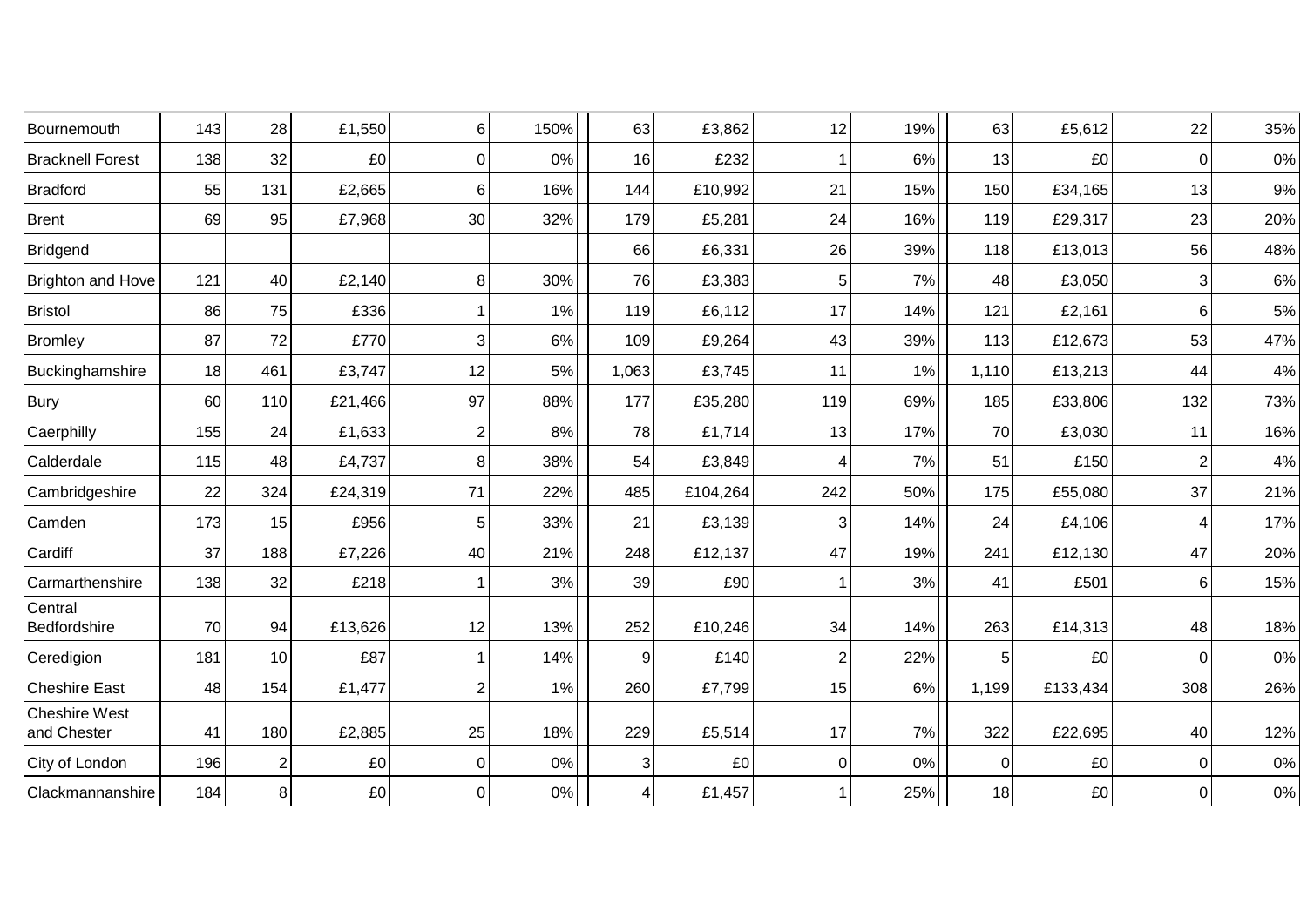| Conwy                  | 176 | 14             | £247     | $\overline{2}$     | 14% | 18  | £745     | $\overline{2}$ | 11%                     | 15  | £531     | $\overline{2}$ | 13%                     |
|------------------------|-----|----------------|----------|--------------------|-----|-----|----------|----------------|-------------------------|-----|----------|----------------|-------------------------|
| Cornwall               | 7   | 782            | £12,928  | 41                 | 7%  | 735 | £11,275  | 40             | 5%                      | 410 | £9,778   | 35             | $9\%$                   |
| County Durham          | 125 | 38             | £367     | $\overline{2}$     | 5%  | 201 | £2,497   | 14             | 7%                      | 415 | £7,116   | 21             | $5\%$                   |
| Coventry               | 107 | 53             | £7,906   | 11                 | 21% | 108 | £9,333   | 43             | 40%                     | 150 | £16,518  | 63             | 42%                     |
| Croydon                | 64  | 104            | £84,453  | 18                 | 17% | 236 | £14,201  | 46             | 20%                     | 191 | £18,458  | 53             | 28%                     |
| Cumbria                | 23  | 311            | £19,321  | 52                 | 26% | 272 | £16,801  | 41             | 15%                     | 251 | £11,136  | 51             | 20%                     |
| Darlington             | 155 | 24             | £72      |                    | 4%  | 32  | £0       | 0              | 0%                      | 84  | £0       | $\Omega$       | $0\%$                   |
| Denbighshire           | 134 | 34             | £782     | $\overline{4}$     | 12% | 11  | £5,781   | 11             | 100%                    | 46  | £2,153   | 6              | 13%                     |
| Derby                  | 95  | 66             | £599     | $\overline{2}$     | 10% | 211 | £8,136   | 8              | 6%                      | 242 | £12,455  | 12             | $7\%$                   |
| Derbyshire             | 10  | 595            | £80,447  | 300                | 50% | 614 | £66,832  | 271            | 44%                     | 707 | £23,658  | 99             | 14%                     |
| Devon                  | 6   | 927            | £141,385 | 662                | 71% | 899 | £108,415 | 359            | 40%                     | 633 | £100,344 | 253            | 40%                     |
| Doncaster              | 104 | 56             | £4,054   | 12                 | 21% | 72  | £11,907  | 23             | 32%                     | 135 | £21,644  | 53             | 39%                     |
| Dorset                 | 39  | 185            | £73      | -1                 | 1%  | 458 | £972     | 3              | 1%                      | 511 | £4,854   | 15             | $3%$                    |
| Dudley                 | 68  | 97             | £12,390  | 41                 | 42% | 148 | £15,552  | 67             | 45%                     | 154 | £21,323  | 79             | 51%                     |
| Dumfries &<br>Galloway | 29  | 245            | £9,542   | 48                 | 20% | 474 | £26,850  | 110            | 23%                     | 301 | £18,258  | 84             | 28%                     |
| Dundee City            |     | Less<br>than 5 |          | £114 Less than $5$ |     |     | £2,310   | 140            | Information<br>Not Held |     | £2,078   | 86             | Information<br>Not Held |
| Ealing                 | 166 | 17             | £832     | $\overline{5}$     | 29% | 10  | £1,665   |                | 10%                     | 11  | £1,975   | 2              | 18%                     |
| East Ayrshire          | 97  | 64             | £2,354   | 8                  | 13% | 69  | £2,103   | 14             | 20%                     | 137 | £6,841   | 38             | 28%                     |
| East<br>Dunbartonshire | 77  | 84             | £1,125   | $\overline{7}$     | 8%  | 74  | £1,322   | 10             | 14%                     | 116 | £2,574   | 21             | 18%                     |
| East Lothian           | 118 | 45             | £2,360   | 10                 | 22% | 61  | £4,475   | 18             | 30%                     | 68  | £6,751   | 21             | 31%                     |
| East Renfrewshire      | 90  | 68             | £3,173   | 11                 | 21% | 86  | £2,229   | 12             | 14%                     | 75  | £6,603   | 13             | 18%                     |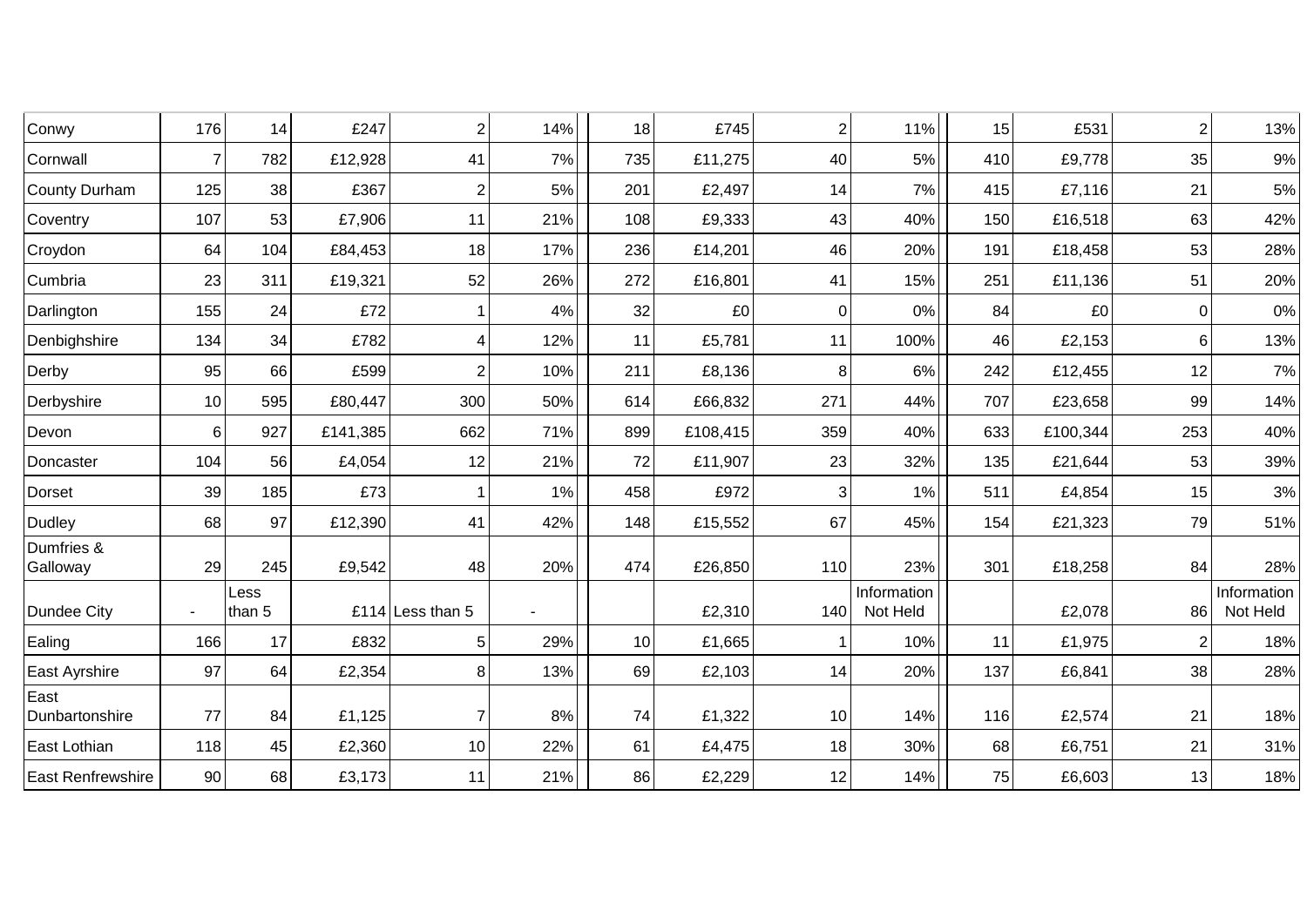| East Riding of<br>Yorkshire | 87     | 72    | £865     | 4   | 6%  | 103   | £2,342   | 6   | 6%  | 225   | £3,296   | 6              | $3%$  |
|-----------------------------|--------|-------|----------|-----|-----|-------|----------|-----|-----|-------|----------|----------------|-------|
| <b>East Sussex</b>          | 9      | 600   | £23,649  | 86  | 15% | 1,540 | £124,567 | 395 | 26% | 1,289 | £131,715 | 504            | 39%   |
|                             |        |       |          |     |     |       |          |     |     |       |          |                |       |
| Edinburgh                   | 24     | 289   | £10,384  | 29  | 10% | 265   | £17,341  | 44  | 17% | 475   | £28,132  | 136            | 29%   |
| Enfield                     | 151    | 25    | £4,349   | 6   | 24% | 47    | £5,290   | 13  | 28% | 69    | £3,020   | 13             | 19%   |
| Essex                       | 3      | 1,359 | £23,386  | 65  | 5%  | 2,548 | £156,008 | 98  | 4%  | 2,578 | £120,896 | 195            | 8%    |
| Falkirk                     | 73     | 90    | £1,544   | 9   | 20% | 107   | £3,149   | 8   | 8%  | 127   | £22,663  | 16             | 13%   |
| Fife                        | 70     | 94    | £1,136   | 3   | 3%  | 119   | £2,881   | 9   | 8%  | 339   | £15,566  | 71             | 21%   |
| Flintshire                  | 176    | 14    | £771     |     | 14% | 55    | £1,347   | 7   | 15% | 62    | £2,153   | 12             | 20%   |
| Gateshead                   | 101    | 59    | £1,164   | 6   | 13% | 46    | £551     | 5   | 11% | 70    | £3,814   | 17             | 24%   |
| <b>Glasgow City</b>         | 15     | 538   | £18,402  | 89  | 17% | 1,234 | £66,801  | 316 | 26% | 1,588 | £257,371 | 1203           | 76%   |
| Gloucestershire             | 12     | 575   | £3,070   | 7   | 1%  | 576   | £21,722  | 80  | 14% | 736   | £16,938  | 71             | 10%   |
| Greenwich                   | 80     | 82    | £1,775   | 8   | 14% | 34    | £3,387   | 15  | 44% | 39    | £8,869   | 18             | 46%   |
| Gwynedd                     | 143    | 28    | £1,565   | 4   | 20% | 8     | £368     |     | 13% | 21    | £48      |                | 5%    |
| Hackney                     | 151    | 25    | £0       | 0   | 0%  | 15    | £625     |     | 7%  | 32    | £22,662  | 7              | 22%   |
| Halton                      | 184    | 8     | £225     |     | 13% | 21    | £741     | 3   | 14% | 23    | £273     | $\overline{2}$ | $9\%$ |
| Hammersmith and<br>Fulham   | 169    | 16    | £2,389   | 4   | 25% | 16    | £15,561  | 12  | 75% | 24    | £9,892   | 9              | 38%   |
| Hampshire                   |        | 1,760 | £285,685 | 843 | 48% | 1,899 | £211,015 | 716 | 38% | 844   | £82,787  | 260            | 31%   |
| Haringey                    | 140    | 30    | £2,799   | 7   | 23% | 75    | £6,944   | 24  | 32% | 49    | £6,183   | 13             | 27%   |
| Harrow                      | 121    | 40    | £4,387   | 8   | 20% |       |          |     |     |       |          |                |       |
| Hartlepool                  | 182    | 10    | £92      |     | 10% | 13    | £406     | 3   | 23% | 43    | £4,690   | 16             | 37%   |
| Havering                    | 63     | 106   | £84      |     | 1%  |       |          |     |     |       |          |                |       |
| Herefordshire               | $30\,$ | 241   | £21,559  | 57  | 24% | 1,575 | £111,022 | 387 | 25% | 391   | £18,549  | 36             | $9\%$ |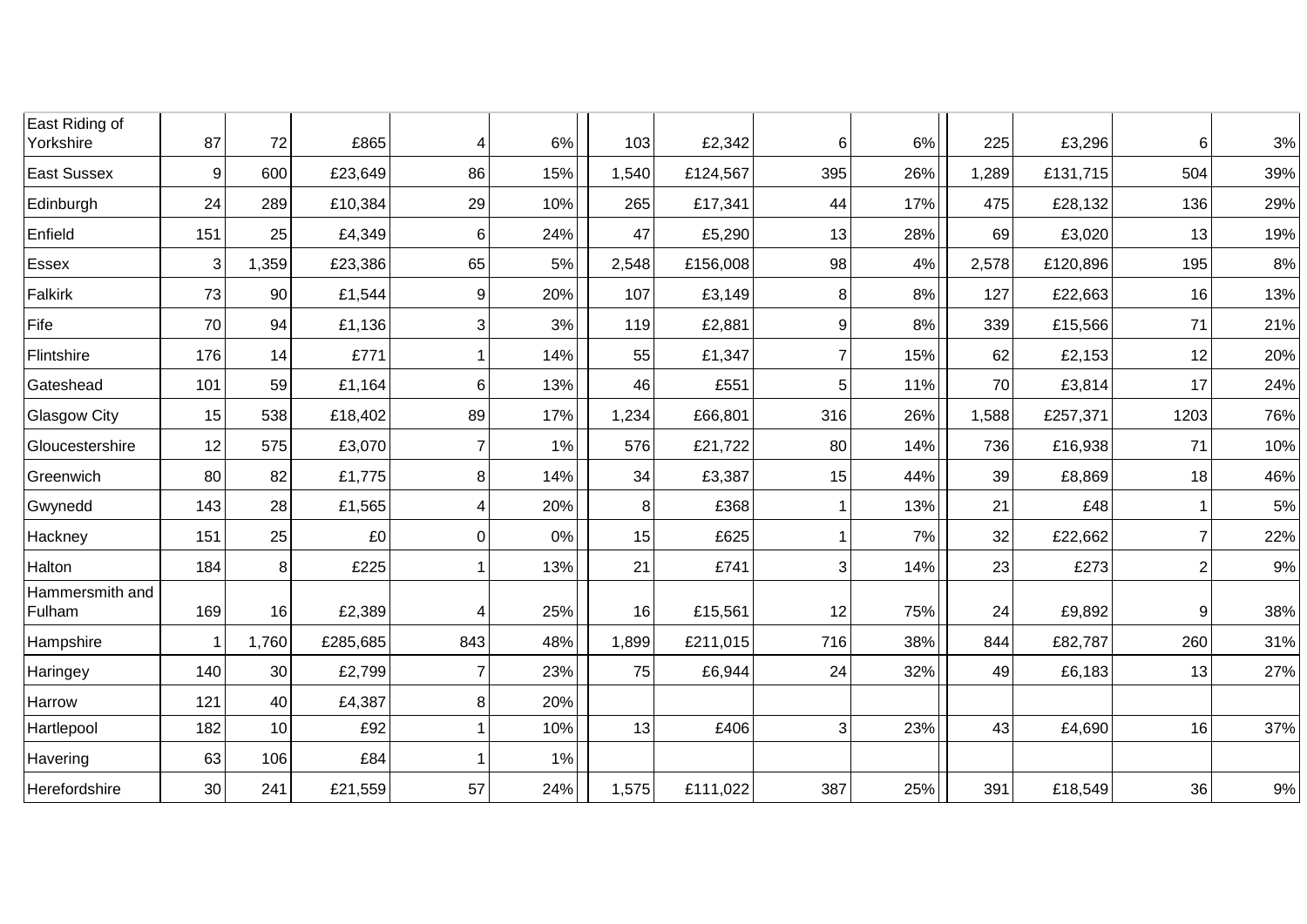| Hertfordshire             | 5              | 992            | £49,419 | 133            | 13% | 1,564 | £93,212 | 248            | 16%   | 1,553          | £201,388 | 373            | 24%   |
|---------------------------|----------------|----------------|---------|----------------|-----|-------|---------|----------------|-------|----------------|----------|----------------|-------|
| Highland                  | 194            | 4              | £0      | 0              | 0%  | 9     | £500    |                | 11%   | 6              | £2,227   |                | 17%   |
| Hillingdon                | 151            | 25             | £1,476  | 7              | 28% | 53    | £2,248  | 12             | 23%   | 75             | £7,314   | 20             | 27%   |
| Hounslow                  | 95             | 66             | £919    | $\overline{2}$ | 3%  | 115   | £1,848  | 10             | 9%    | 30             | £3,347   | 8              | 27%   |
| Inverclyde                | 107            | 53             | £1,102  | 10             | 19% | 127   | £5,712  | 38             | 30%   | 157            | £7,438   | 43             | 27%   |
| Isle of Anglesey          | 134            | 34             | £160    |                | 3%  | 73    | £3,127  | 13             | 18%   | 75             | £6,407   | 21             | 28%   |
| Isle of Wight             | 26             | 260            | £6,700  | 38             | 15% | 354   | £4,000  | 21             | 6%    | 176            | £5,669   | 25             | 16%   |
| Isles of Scilly           | 197            |                | £0      | 0              | 0%  | 0     | £0      | $\mathbf 0$    | 0%    | $\overline{0}$ | £0       | 0              | $0\%$ |
| Islington                 | 184            | 8              | £3,534  | 4              | 50% | 5     | £0      | $\overline{0}$ | $0\%$ | 4              | £0       | $\overline{0}$ | $0\%$ |
| Kensington and<br>Chelsea | 190            | $\overline{7}$ | £0      | $\Omega$       | 0%  | 10    | £100    | 1              | 10%   | 6              | £0       | $\Omega$       | $0\%$ |
| Kent                      | $\overline{4}$ | 1,263          | £17,841 | 102            | 8%  | 2,321 | £42,575 | 224            | 10%   | 1,206          | £45,147  | 197            | 16%   |
| Kingston upon<br>Hull     | 109            | 52             | £6,790  | 34             | 65% | 59    | £15,076 | 35             | 59%   | 127            | £63,908  | 70             | 55%   |
| Kingston upon<br>Thames   | 160            | 22             | £1,393  | 5              | 23% | 28    | £6,498  | 9              | 32%   | 20             | £810     | 5              | 25%   |
| Kirklees                  | 53             | 135            | £8,547  | 21             | 16% | 235   | £5,075  | 24             | 10%   | 300            | £20,233  | 50             | 17%   |
| Knowsley                  | 184            | 8              | £84     | $\overline{2}$ | 25% | 24    | £1,898  | 9              | 38%   | 49             | £3,939   | 15             | 31%   |
| Lambeth                   | 106            | 54             | £17,339 | 13             | 24% | 123   | £11,106 | 22             | 18%   | 82             | £22,160  | 13             | 16%   |
| Lancashire                | 19             | 378            | £35,958 | 101            | 27% | 512   | £61,950 | 240            | 48%   | 525            | £88,322  | 272            | 52%   |
| Leeds                     | 52             | 136            | £11,575 | 44             | 32% | 332   | £29,709 | 96             | 29%   | 785            | £99,419  | 294            | 38%   |
| Leicester                 | 165            | 19             | £1,505  | 5              | 26% | 26    | £4,852  | 11             | 42%   | 76             | £11,570  | 19             | 25%   |
| Leicestershire            | 28             | 252            | £12,255 | 16             | 6%  | 251   | £27,582 | 48             | 19%   | 302            | £17,080  | 56             | 19%   |
| Lewisham                  | 134            | 34             | £1,113  | 6              | 18% | 63    | £1,319  | 7              | 11%   | 103            | £12,116  | 25             | 24%   |
| Lincolnshire              | 13             | 568            | £42,784 | 313            | 55% | 917   | £94,725 | 697            | 76%   | 1,127          | £161,199 | 1021           | 91%   |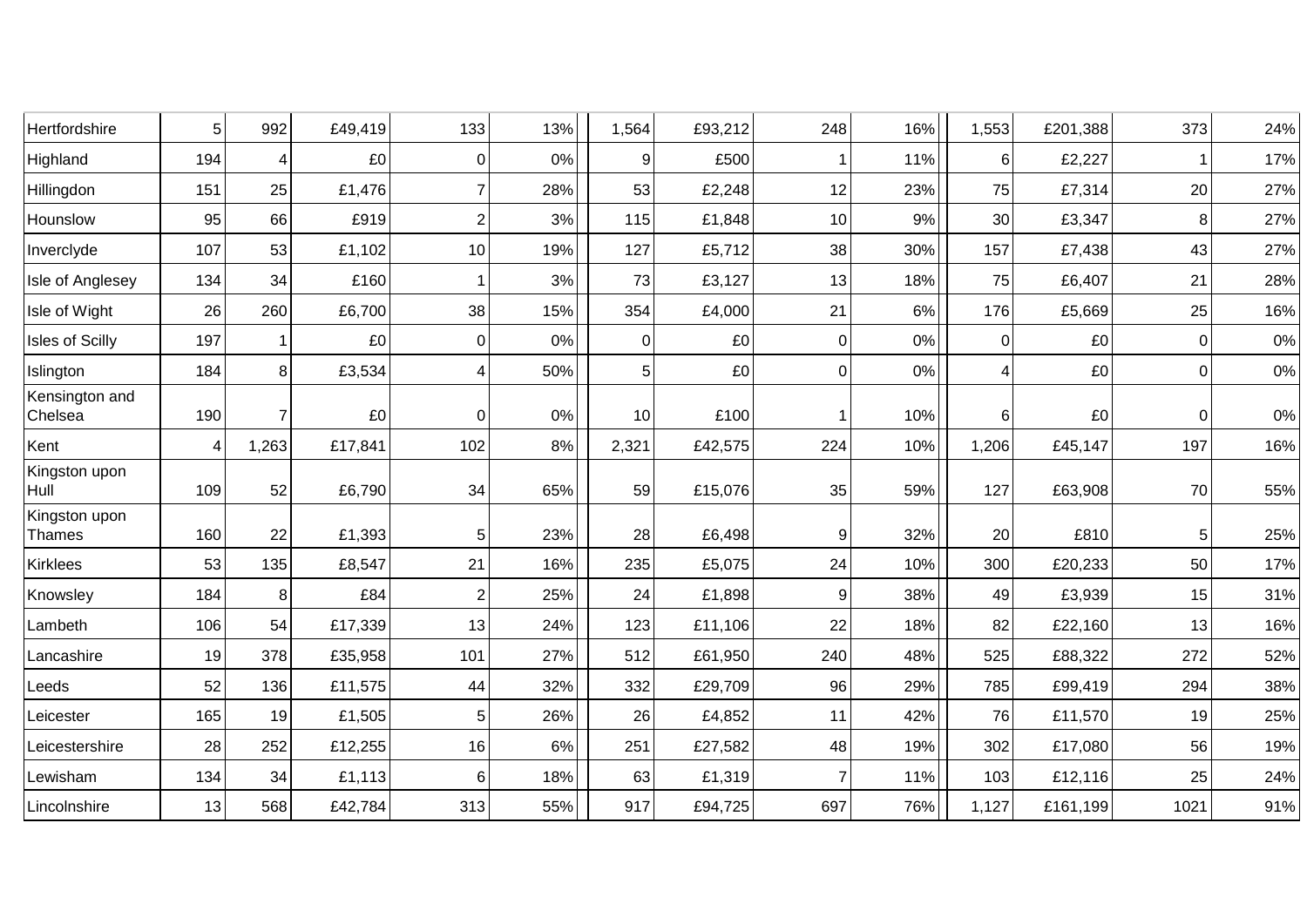| Liverpool                               | 36  | 190 | £9,524  | 33       | 17%   | 811 | £5,335  | 15                      | 2%   | Informa-<br>tion Not<br>Held | Information<br>Not Held | Information<br>Not Held | Information<br>Not Held |
|-----------------------------------------|-----|-----|---------|----------|-------|-----|---------|-------------------------|------|------------------------------|-------------------------|-------------------------|-------------------------|
| Luton                                   | 117 | 46  | £1,419  | 4        | 25%   | 21  | £0      | 0                       | 0%   | 29                           | £233                    |                         | $3%$                    |
| Manchester                              | 42  | 170 | £12,427 | 56       | 33%   | 281 | £15,580 | 80                      | 29%  | 212                          | £8,490                  | 37                      | 18%                     |
| Medway                                  | 62  | 107 | £4,660  | 2        | 2%    | 66  | £3,498  | 4                       | 6%   | 5                            | £5,201                  | 1                       | 20%                     |
| Merthyr Tydfil                          | 179 | 11  | £314    | 2        | 18%   | 34  | £878    | $\overline{7}$          | 21%  | 16                           | £1,007                  | 5                       | 31%                     |
| Merton                                  | 162 | 20  | £3,787  | 7        | 35%   | 35  | £2,394  | 12                      | 34%  | 25                           | £1,557                  | 5                       | 20%                     |
| Middlesbrough                           | 148 | 26  | £259    |          | 4%    | 20  | £85     |                         | 5%   | 23                           | £1,396                  | $\overline{7}$          | 30%                     |
| Midlothian                              | 131 | 35  | £522    | 5        | 28%   | 61  | £4,918  | 21                      | 34%  | 73                           | £7,342                  | 27                      | 37%                     |
| Milton Keynes                           | 57  | 124 | £6,232  | 19       | 15%   | 174 | £7,794  | 330                     | 190% | 248                          | £26,137                 | 88                      | 36%                     |
| Monmouthshire                           | 143 | 28  | £1,237  | 3        | 11%   | 47  | £4,207  | 7                       | 15%  | 56                           | £4,513                  | 11                      | 20%                     |
| Moray                                   | 128 | 36  | £0      | 0        | $0\%$ | 14  | £0      | 0                       | 0%   | 42                           | £0                      | 0                       | $0\%$                   |
| Na h-Eileanan an<br>lar (Western Isles) | 192 | 6   | £0      | 0        | $0\%$ | 10  | £0      | 0                       | 0%   | 19                           | £60                     |                         | $5\%$                   |
| <b>Neath Port Talbot</b>                | 128 | 36  | £1,983  | 2        | 67%   | 51  | £2,191  | 8                       | 16%  | 56                           | £3,334                  | $\overline{7}$          | 13%                     |
| Newcastle upon<br>Tyne                  | 166 | 17  | £2,580  | 5        | 29%   | 76  | £4,603  | 15                      | 20%  | 104                          | £4,214                  | 16                      | 15%                     |
| Newham                                  | 146 | 27  | £0      | 0        | 0%    | 39  | £1,654  | 3                       | 8%   | 69                           | £15,744                 | 18                      | 26%                     |
| Newport                                 | 158 | 23  | £441    | 5        | 22%   | 26  | £4,068  | 6                       | 23%  | 40                           | £2,547                  | 12                      | 30%                     |
| Norfolk                                 | 32  | 224 | £19,237 | 49       | 22%   | 295 | £12,641 | 48                      | 16%  | 482                          | £24,599                 | 80                      | 17%                     |
| North Ayrshire                          | 119 | 43  | £128    | 2        | 5%    | 63  | £318    | $\overline{\mathbf{c}}$ | 3%   | 76                           | £777                    | $\overline{2}$          | 3%                      |
| North East<br>Lincolnshire              | 148 | 26  | £0      | $\Omega$ | 0%    | 42  | £4,255  |                         | 2%   | 71                           | £2,327                  | 13                      | 18%                     |
| North Lanarkshire                       | 56  | 128 | £1,579  | 57       | 45%   | 138 | £23,050 | 71                      | 51%  | 242                          | £18,561                 | 81                      | 34%                     |
| North Lincolnshire                      | 100 | 61  | £1,225  |          | 11%   |     |         |                         |      |                              |                         |                         |                         |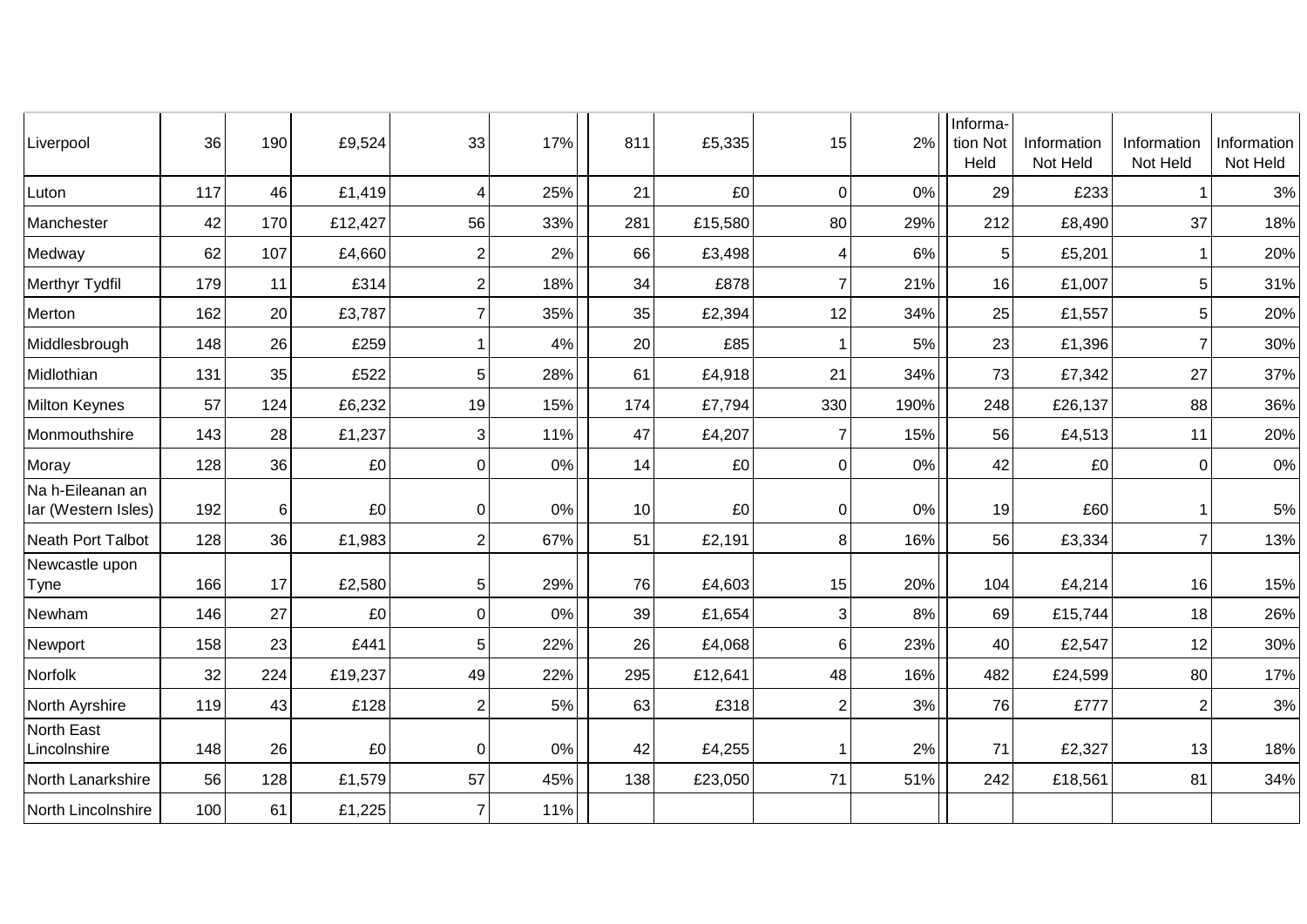| North Somerset          | 31  | 236 | £11,595             | 55             | 23% | 384            | £17,908 | 84       | 22% | 438          | £29,803 | 140            | 32%   |
|-------------------------|-----|-----|---------------------|----------------|-----|----------------|---------|----------|-----|--------------|---------|----------------|-------|
| North Tyneside          | 131 | 35  | £0                  | 0              | 0%  | 83             | £4,255  | 14       | 17% | 105          | £2,327  | 10             | 10%   |
| North Yorkshire         | 27  | 253 | £5,713              | 22             | 9%  | 318            | £12,344 | 43       | 14% | 571          | £32,743 | 104            | 18%   |
| Northamptonshire        | 20  | 361 | £15,493             | 50             | 14% | 536            | £31,130 | 110      | 22% | 782          | £14,758 | 47             | 6%    |
| Northumberland          | 40  | 181 | £24,049             | 95             | 52% | 353            | £81,788 | 235      | 67% | 579          | £53,417 | 290            | 50%   |
| Nottingham              | 116 | 47  | £290                | $\overline{2}$ | 4%  | 44             | £2,076  | 7        | 16% | 75           | £6,683  | 18             | 24%   |
| Nottinghamshire         | 33  | 208 | £13,111             | 50             | 24% | 279            | £23,562 | 75       | 27% | 284          | £28,600 | 75             | 26%   |
| Oldham                  | 82  | 77  | £6,168              | 26             | 34% | 144            | £13,878 | 65       | 45% | 272          | £41,287 | 156            | 57%   |
| <b>Orkney Islands</b>   | 197 | 1   | £0                  | $\overline{0}$ | 0%  | $\overline{2}$ | £90     |          | 50% | $\mathbf{1}$ | £244    | 1              | 100%  |
| Oxfordshire             | 13  | 568 | £28,237             | 115            | 20% | 884            | £67,899 | 266      | 30% | 703          | £32,223 | 131            | 19%   |
| Pembrokeshire           | 166 | 17  | £1,620              | 6              | 35% | 18             | £1,027  | 4        | 22% | 83           | £18,501 | 45             | 54%   |
| Perth and Kinross       | 65  | 102 | Less than<br>£1,000 | Less than 5    |     | 154            | £796    | 5        | 4%  | 158          | £4,603  | 16             | 10%   |
| Peterborough            | 169 | 16  | £0                  | $\Omega$       | 0%  | 52             | £609    |          | 2%  | 22           | £0      | $\Omega$       | 0%    |
| Plymouth                | 16  | 518 | £123,603            | 447            | 86% | 427            | £89,420 | 329      | 77% | 129          | £29,940 | 77             | 60%   |
| Poole                   | 161 | 21  | £544                | 4              | 19% | 25             | £0      | 0        | 0%  | 18           | £0      | $\overline{0}$ | $0\%$ |
| Portsmouth              |     |     |                     |                |     |                |         |          |     |              |         |                |       |
| Powys                   | 93  | 67  | £1,938              | 8              | 15% | 62             | £529    | 3        | 5%  | 86           | £1,853  | 10             | 12%   |
| Reading                 | 192 | 6   | £0                  | $\overline{0}$ | 0%  |                |         |          |     |              |         |                |       |
| Redbridge               | 169 | 16  | £734                | 1              | 6%  | 15             | £145    |          | 7%  | 13           | £0      | $\overline{0}$ | 0%    |
| Redcar and<br>Cleveland | 173 | 15  | £72                 |                | 7%  | 38             | £0      | $\Omega$ | 0%  | 70           | £3,359  | 11             | 16%   |
| Renfrewshire            | 50  | 142 | £4,084              | 28             | 43% | 292            | £18,988 | 111      | 42% | 301          | £32,974 | 148            | 49%   |
| Richmond upon<br>Thames | 146 | 27  | £1,632              | 10             | 37% | 40             | £4,016  | 10       | 25% | 27           | £3,507  | 9              | 33%   |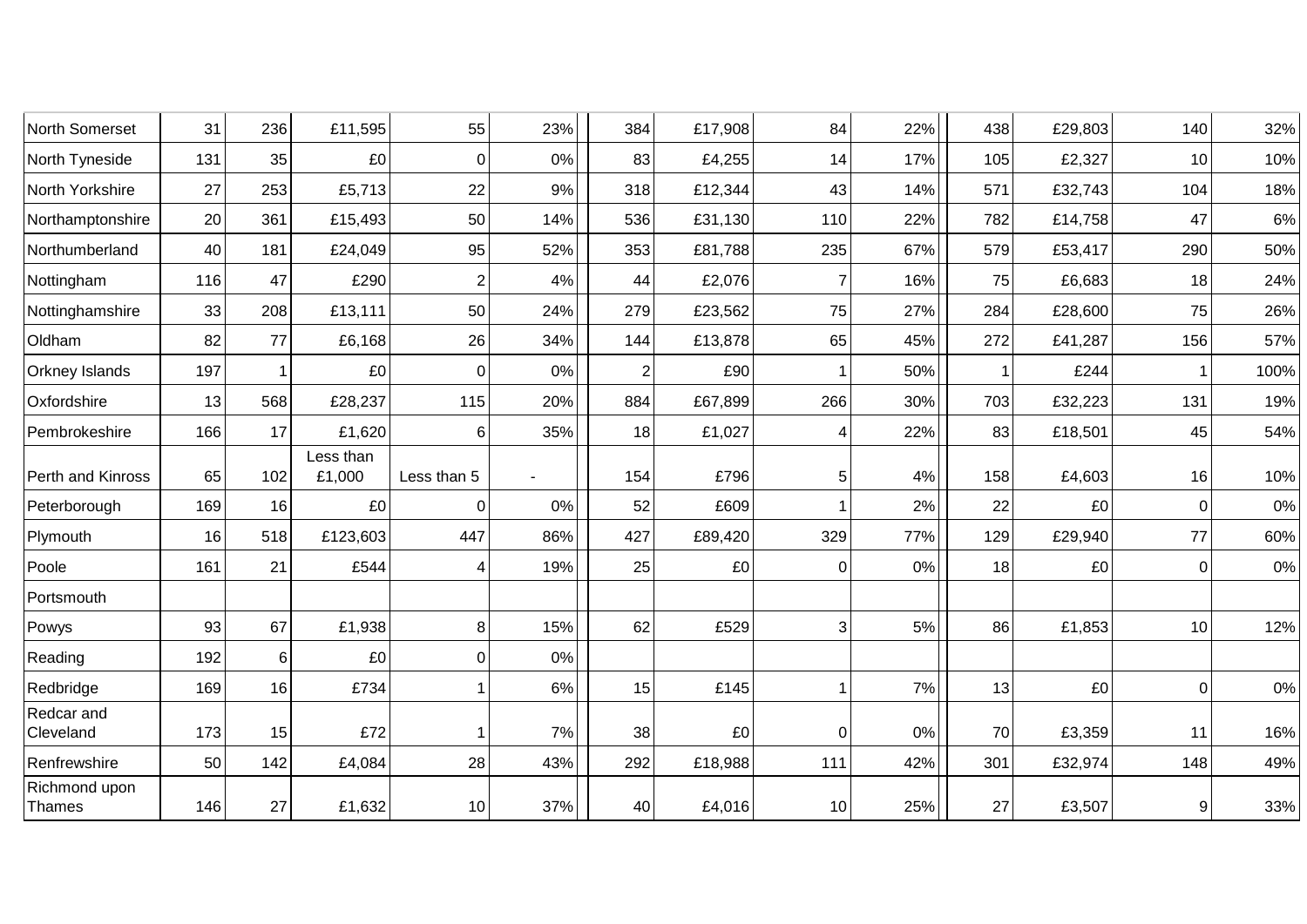| Rochdale                 | 102 | 58             | £7,257  | 30             | 52% | 39  | £5,845  | 20  | 51% | 114   | £15,815 | 74             | 65%   |
|--------------------------|-----|----------------|---------|----------------|-----|-----|---------|-----|-----|-------|---------|----------------|-------|
| Rhondda                  | 119 | 43             | £514    | 3              | 7%  | 70  | £2,463  | 10  | 14% | 70    | £1,742  | 12             | 17%   |
| Rotherham                | 43  | 163            | £925    | $\mathbf{3}$   | 2%  | 138 | £3,645  |     | 5%  | 183   | £8,786  | 9              | $5\%$ |
| Rutland                  | 176 | 14             | £220    | $\sqrt{2}$     | 14% | 17  | £331    | 2   | 12% | 8     | £0      | $\overline{0}$ | $0\%$ |
| Salford                  | 128 | 36             | £3,409  | $\overline{7}$ | 19% | 39  | £956    | 7   | 18% | 60    | £3,954  | 12             | 20%   |
| Sandwell                 | 112 | 50             | £1,613  | 10             | 20% | 66  | £8,725  | 27  | 41% | 109   | £25,306 | 65             | 60%   |
| <b>Scottish Borders</b>  | 54  | 133            | £1,135  | $\overline{5}$ | 4%  | 150 | £1,528  | 9   | 6%  | 297   | £10,749 | 52             | 18%   |
| Sefton                   | 179 | 11             | £201    |                | 9%  | 10  | £240    |     | 10% | 16    | £2,161  | 5              | 31%   |
| Sheffield                | 33  | 208            | £23,478 | 76             | 37% | 255 | £21,163 | 93  | 37% | 156   | £7,430  | 45             | 29%   |
| Shetland Islands         | 197 |                | £0      | $\overline{0}$ | 0%  | 20  | £1,684  | 6   | 30% | 14    | £2,178  | 8              | 57%   |
| Shropshire               | 51  | 141            | £353    | $\overline{2}$ | 1%  | 207 | £1,338  | 6   | 3%  | 292   | £12,023 | 24             | 8%    |
| Slough                   | 190 | $\overline{7}$ | £110    | -1             | 14% | 10  | £0      | 0   | 0%  | 13    | £3,623  | 4              | 31%   |
| Solihull                 | 46  | 161            | £7,373  | 13             | 8%  | 290 | £18,148 | 32  | 11% | 115   | £23,250 | 10             | $9\%$ |
| Somerset                 | 21  | 359            | £3,965  | 13             | 4%  | 508 | £17,193 | 44  | 9%  | 516   | £22,415 | 72             | 14%   |
| South Ayrshire           | 44  | 162            | £13,778 | 116            | 72% | 167 | £10,105 | 64  | 38% | 171   | £13,342 | 58             | 34%   |
| South<br>Gloucestershire | 66  | 99             | £1,404  | 9              | 9%  | 164 | £788    | 6   | 4%  | 261   | £13,436 | 21             | $8\%$ |
| South Lanarkshire        | 47  | 158            | £8,740  | 31             | 20% | 206 | £4,031  | 29  | 14% | 260   | £17,781 | 62             | 24%   |
| South Tyneside           | 90  | 68             | £3,614  | 12             | 18% | 72  | £2,796  | 10  | 14% | 163   | £4,378  | 20             | 12%   |
| Southampton              | 75  | 87             | £0      | $\overline{0}$ | 0%  | 104 | £376    | 2   | 2%  | 62    | £0      | $\overline{0}$ | $0\%$ |
| Southend-on-Sea          | 121 | 40             | £740    | $\overline{2}$ | 5%  | 84  | £2,443  |     | 5%  | 49    | £1,253  |                | $8\%$ |
| Southwark                | 184 | 8              | £400    | $\mathbf{3}$   | 38% | 48  | £2,541  | 7   | 15% | 29    | £2,541  | $\overline{7}$ | 24%   |
| St. Helens               | 173 | 15             | £3,617  | 3              | 43% | 22  | £384    | 2   | 9%  | 27    | £342    | 3              | 11%   |
| Staffordshire            | 8   | 641            | £17,616 | 66             | 29% | 875 | £58,314 | 227 | 26% | 1,040 | £94,866 | 310            | 30%   |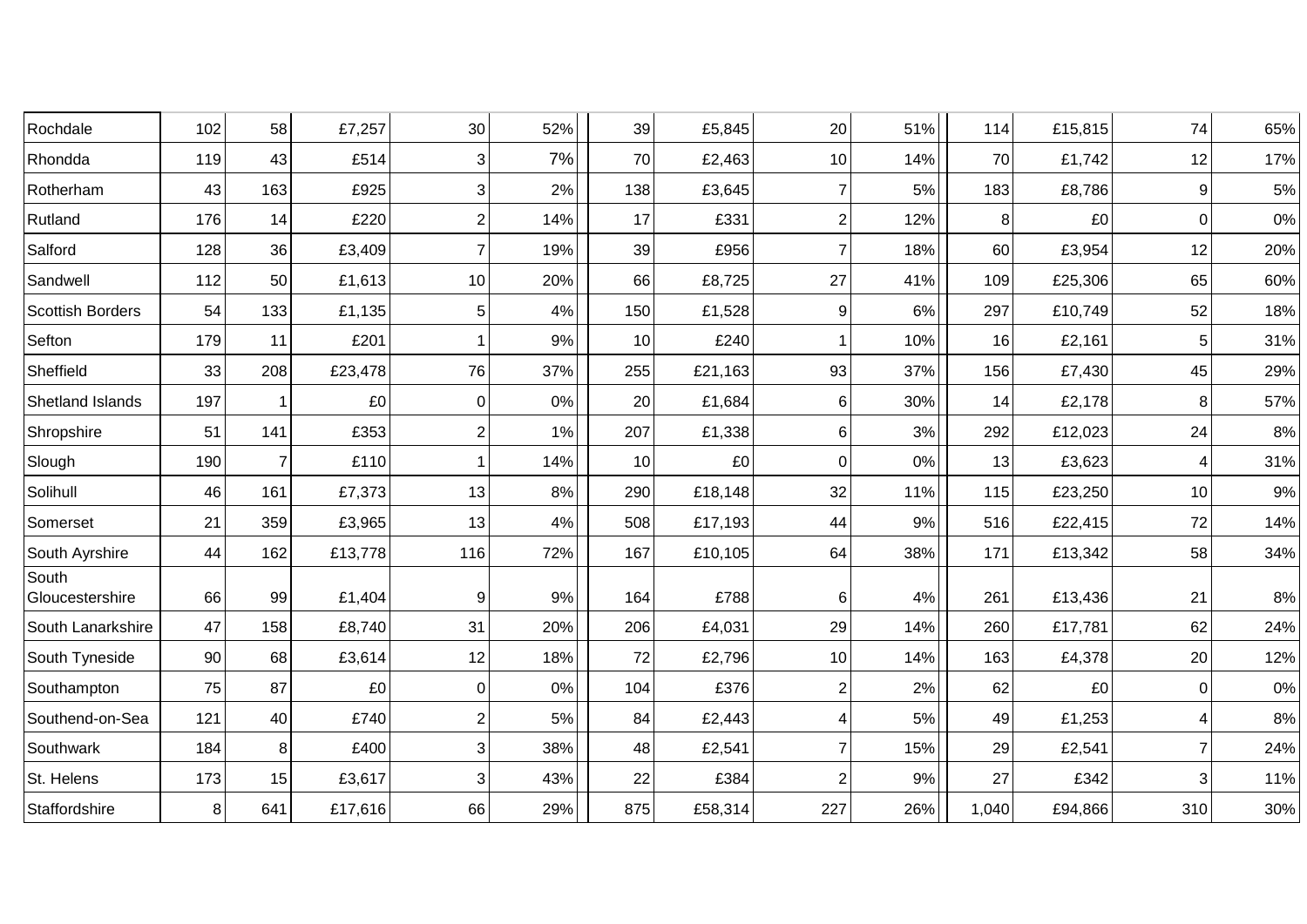| Stirling                     | 90             | 68    | £1,155   | 3              | 13% | 72    | £2,614   | $\overline{9}$ | 15% | 94    | £2,966   | 17             | 18%   |
|------------------------------|----------------|-------|----------|----------------|-----|-------|----------|----------------|-----|-------|----------|----------------|-------|
| Stockport                    | 98             | 63    | £6,094   | 31             | 49% | 68    | £6,620   | 37             | 54% | 156   | £38,356  | 104            | 67%   |
| Stockton-on-Tees             | 162            | 20    | £323     | $\overline{2}$ | 10% | 35    | £909     | $6 \,$         | 17% | 55    | £297     | 3              | 6%    |
| Stoke-on-Trent               | 77             | 84    | £8,776   | 25             | 58% | 264   | £24,345  | 101            | 50% | 236   | £22,349  | 78             | 34%   |
| Suffolk                      | 25             | 278   | £7,591   | 27             | 12% | 302   | £14,059  | 51             | 17% | 279   | £8,554   | 40             | 14%   |
| Sunderland                   | 89             | 69    | £1,175   | 4              | 6%  | 70    | £1,110   | $6 \,$         | 9%  | 101   | £754     |                | $4\%$ |
| Surrey                       | $\overline{2}$ | 1,395 | £131,241 | 299            | 28% | 3,912 | £250,289 | 842            | 22% | 2,289 | £468,474 | 385            | 17%   |
| Sutton                       | 151            | 25    | £0       | 0              | 0%  | 57    | £1,498   | 2              | 4%  | 27    | £466     | $\overline{2}$ | 7%    |
| Swansea                      | 81             | 79    | £824     |                | 9%  | 193   | £2,907   | 19             | 10% | 171   | £2,267   | 10             | 6%    |
| Swindon                      | 105            | 55    | £1,844   | 19             | 35% | 110   | £10,658  | 48             | 44% | 69    | £17,242  | 17             | 25%   |
| Tameside                     | 102            | 58    | £3,563   | 11             | 19% | 47    | £3,956   | 13             | 28% | 69    | £5,688   | 18             | 26%   |
| <b>Telford and</b><br>Wrekin | 134            | 34    | £1,545   | 9              | 26% | 100   | £13,934  | 45             | 45% | 154   | £28,900  | 85             | 55%   |
| <b>TfL</b>                   | 43             | 164   | £21,291  | 54             | 33% | 456   | £84,726  | 136            | 30% | 464   | £125,137 | 145            | 31%   |
| The Vale of<br>Glamorgan     | 61             | 108   | £5,752   | 24             | 22% | 190   | £14,102  | 47             | 25% | 265   | £36,499  | 74             | 28%   |
| Thurrock                     | 181            | 10    | £152     | 5              | 50% | 113   | £6,532   | 19             | 17% | 88    | £7,214   | 22             | 25%   |
| Torbay                       | 162            | 20    | £2,400   | 5              | 25% | 49    | £2,498   | $\overline{9}$ | 18% | 35    | £827     | 6              | 17%   |
| Torfaen                      | 169            | 16    | £370     | 2              | 25% | 60    | £2,903   | 15             | 25% | 55    | £4,166   | 21             | 38%   |
| <b>Tower Hamlets</b>         | 148            | 26    | £3,999   | 8              | 31% | 64    | £4,591   | 21             | 33% | 87    | £13,199  | 32             | 37%   |
| Trafford                     | 72             | 91    | £4,628   | 24             | 26% | 76    | £9,444   | 31             | 41% | 176   | £12,580  | 42             | 24%   |
| Wakefield                    | 82             | 77    | £3,132   | 11             | 14% | 86    | £2,982   | 10             | 12% | 194   | £10,039  | 27             | 14%   |
| Walsall                      | 84             | 76    | £10,000  | 31             | 47% | 140   | £15,267  | 81             | 58% | 200   | £37,595  | 116            | 58%   |
| <b>Waltham Forest</b>        | 158            | 23    | £115     |                | 33% | 17    | £1,608   | 7              | 47% | 23    | £1,568   | 6              | 26%   |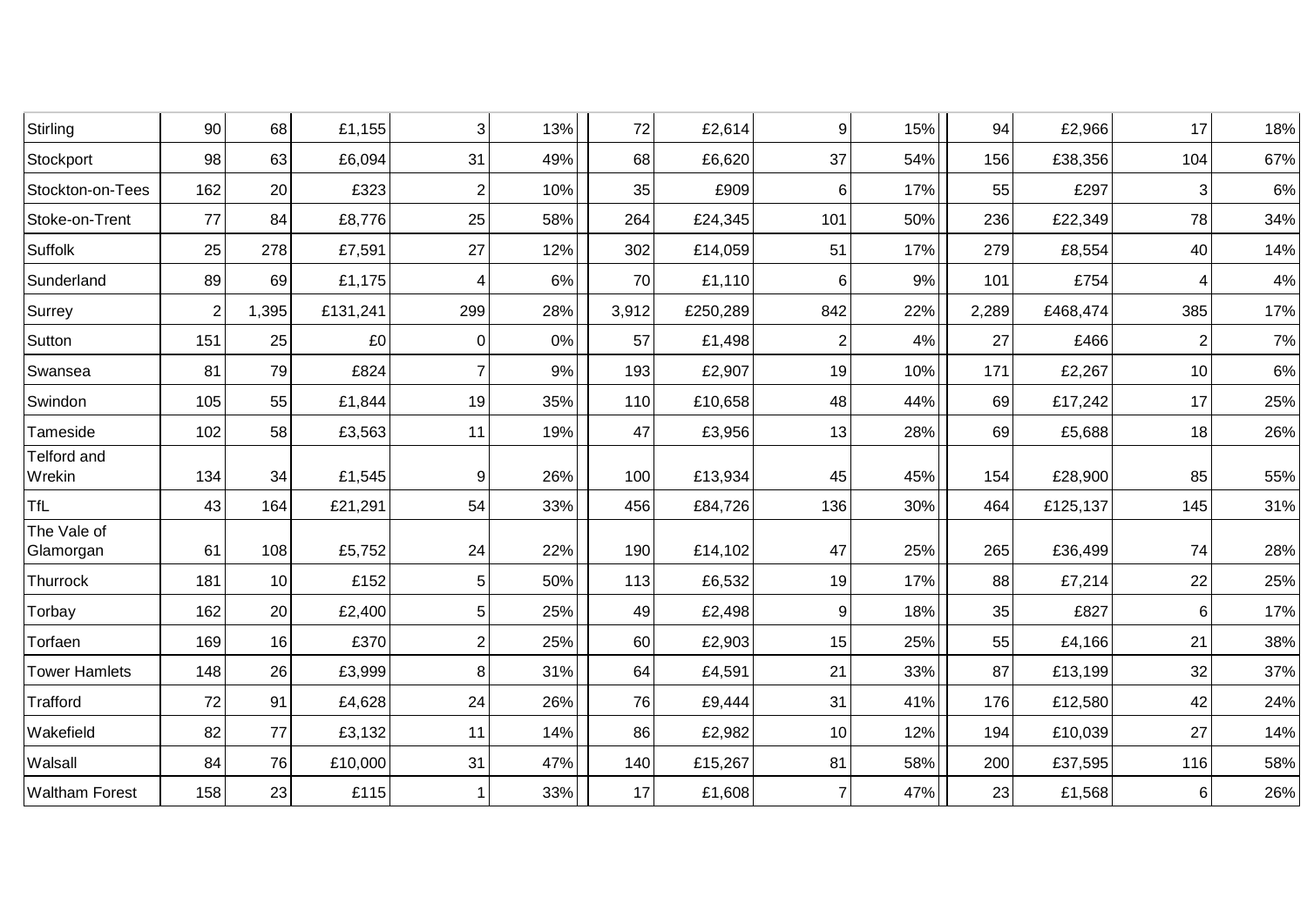| Wandsworth                       | 125 | 38  | £7,289  | 24       | 63%   | 81    | £24,498  | 51  | 63% | 63    | £10,220 | 25             | 40%   |
|----------------------------------|-----|-----|---------|----------|-------|-------|----------|-----|-----|-------|---------|----------------|-------|
| Warrington                       | 84  | 76  | £788    | 3        | 4%    | 101   | £1,016   |     | 7%  | 202   | £12,829 | 17             | 8%    |
| Warwickshire                     | 49  | 143 | £8,041  | 30       | 21%   | 266   | £24,418  | 72  | 27% | 340   | £40,053 | 106            | 31%   |
| <b>West Berkshire</b>            | 73  | 90  | £2,098  |          | 8%    | 409   | £241     |     | 0%  | 377   | £427    | 3              | 1%    |
| West<br>Dunbartonshire           |     |     |         |          |       | 32    | £95      |     | 3%  | 27    | £0      | $\overline{0}$ | $0\%$ |
| <b>West Lothian</b>              | 111 | 51  | £948    | 6        | 12%   | 60    | £5,159   | 13  | 22% | 92    | £7,033  | 22             | 24%   |
| <b>West Sussex</b>               | 17  | 482 | £19,779 | 80       | 17%   | 1,727 | £78,818  | 242 | 20% | 1,386 | £83,732 | 241            | 18%   |
| Westminster                      | 121 | 40  | £8,915  | 9        | 23%   | 69    | £2,892   | 8   | 12% | 65    | £6,908  | 9              | 14%   |
| Wigan                            | 140 | 30  | £1,811  | 9        | 30%   | 42    | £1,427   |     | 17% | 55    | £4,094  | 13             | 24%   |
| Wiltshire                        | 11  | 585 | £98,025 | 394      | 67%   | 780   | £124,409 | 433 | 56% | 596   | £72,138 | 117            | 20%   |
| <b>Windsor</b> and<br>Maidenhead | 127 | 37  | £740    |          | 11%   | 77    | £1,778   |     | 9%  | 83    | £542    | 3              | 4%    |
| Wirral                           | 113 | 49  | £321    |          | 2%    | 74    | £1,147   | 3   | 4%  | 97    | £4,916  | 9              | 9%    |
| Wokingham***                     | 67  | 98  | £5,023  | 10       | 10%   | 83    | £2,186   | 8   | 10% | 43    | £513    | $\overline{2}$ | 5%    |
| Wolverhampton                    | 93  | 67  | £2,275  | 10       | 15%   | 60    | £2,963   | 12  | 20% | 71    | £5,377  | 21             | 30%   |
| Worcestershire                   | 44  | 162 | £13,982 | 32       | 20%   | 337   | £13,183  | 58  | 17% | 417   | £19,762 | 73             | 18%   |
| Wrexham                          | 98  | 63  | £2,906  | 16       | 50%   | 92    | £5,610   | 14  | 21% | 65    | £24,504 | 32             | 50%   |
| York                             | 155 | 24  | £0      | $\Omega$ | $0\%$ | 33    | £312     | 2   | 6%  | 71    | £880    | 7              | 10%   |

\* Value rounded to the nearest £.

\*\*Please note that the percentage of successful claims refers to completed claims. There may have been ongoing claims at the time of the Local Authority's response. Rounded to the nearest %.

\*\*\*Data for calendar year 2014 rather than the financial year 2014/15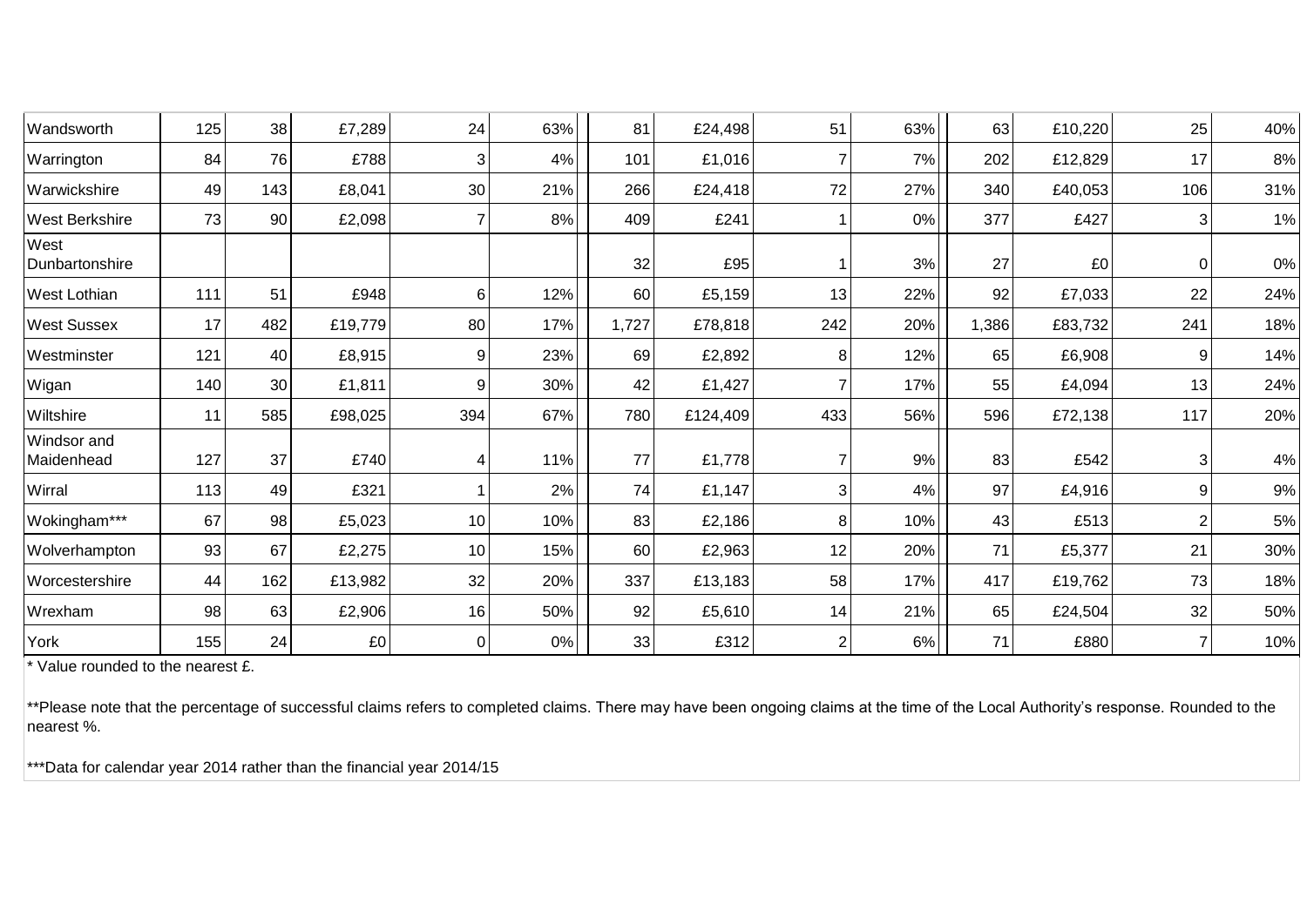| <b>GB</b>              |                                                                 |                                      |                                          | 2014/15                            |                             |                               |                                          | 2013/14                                                |                             |                                      |                                          | 2012/13                            |                             |
|------------------------|-----------------------------------------------------------------|--------------------------------------|------------------------------------------|------------------------------------|-----------------------------|-------------------------------|------------------------------------------|--------------------------------------------------------|-----------------------------|--------------------------------------|------------------------------------------|------------------------------------|-----------------------------|
| <b>Local Authority</b> | Rank<br>based<br><b>on</b><br>2014/15<br>number<br>of<br>claims | <b>Number</b><br><b>of</b><br>claims | Value of<br><b>Successful</b><br>Claims* | <b>Successful</b><br><b>Claims</b> | %<br>successful<br>claims** | <b>Number</b><br>οf<br>claims | Value of<br><b>Successful</b><br>Claims* | <b>Number of</b><br><b>Successful</b><br><b>Claims</b> | %<br>successful<br>claims** | <b>Number</b><br><b>of</b><br>claims | Value of<br><b>Successful</b><br>Claims* | <b>Successful</b><br><b>Claims</b> | %<br>successful<br>claims** |
| Hampshire              |                                                                 | 1760                                 | £285,685                                 | 843                                | 48%                         | 1899                          | £211,015                                 | 716                                                    | 38%                         | 844                                  | £82,787                                  | 260                                | 31%                         |
| Surrey                 | 2                                                               | 1395                                 | £131,241                                 | 299                                | 28%                         | 3912                          | £250,289                                 | 842                                                    | 22%                         | 2289                                 | £468,474                                 | 385                                | 17%                         |
| Essex                  | 3                                                               | 1359                                 | £23,386                                  | 65                                 | 5%                          | 2548                          | £156,008                                 | 98                                                     | 4%                          | 2578                                 | £120,896                                 | 195                                | 8%                          |
| Kent                   | Δ                                                               | 1263                                 | £17,841                                  | 102                                | 8%                          | 2321                          | £42,575                                  | 224                                                    | 10%                         | 1206                                 | £45,147                                  | 197                                | 16%                         |
| Hertfordshire          | $5\phantom{.0}$                                                 | 992                                  | £49,419                                  | 133                                | 13%                         | 1564                          | £93,212                                  | 248                                                    | 16%                         | 1553                                 | £201,388                                 | 373                                | 24%                         |
| Devon                  | 6                                                               | 927                                  | £141,385                                 | 662                                | 71%                         | 899                           | £108,415                                 | 359                                                    | 40%                         | 633                                  | £100,344                                 | 253                                | 40%                         |
| Cornwall               | $\overline{7}$                                                  | 782                                  | £12,928                                  | 41                                 | 7%                          | 735                           | £11,275                                  | 40                                                     | 5%                          | 410                                  | £9,778                                   | 35                                 | $9\%$                       |
| Staffordshire          | 8                                                               | 641                                  | £17,616                                  | 66                                 | 29%                         | 875                           | £58,314                                  | 227                                                    | 26%                         | 1040                                 | £94,866                                  | 310                                | 30%                         |
| <b>East Sussex</b>     | 9                                                               | 600                                  | £23,649                                  | 86                                 | 15%                         | 1540                          | £124,567                                 | 395                                                    | 26%                         | 1289                                 | £131,715                                 | 504                                | 39%                         |
| Derbyshire             | 10 <sup>1</sup>                                                 | 595                                  | £80,447                                  | 300                                | 50%                         | 614                           | £66,832                                  | 271                                                    | 44%                         | 707                                  | £23,658                                  | 99                                 | 14%                         |
| Wiltshire              | 11                                                              | 585                                  | £98,025                                  | 394                                | 67%                         | 780                           | £124,409                                 | 433                                                    | 56%                         | 596                                  | £72,138                                  | 117                                | 20%                         |
| Gloucestershire        | 12                                                              | 575                                  | £3,070                                   |                                    | 1%                          | 576                           | £21,722                                  | 80                                                     | 14%                         | 736                                  | £16,938                                  | 71                                 | 10%                         |
| Lincolnshire           | 13                                                              | 568                                  | £42,784                                  | 313                                | 55%                         | 917                           | £94,725                                  | 697                                                    | 76%                         | 1127                                 | £161,199                                 | 1021                               | 91%                         |
| Oxfordshire            | 13                                                              | 568                                  | £28,237                                  | 115                                | 20%                         | 884                           | £67,899                                  | 266                                                    | 30%                         | 703                                  | £32,223                                  | 131                                | 19%                         |
| <b>Glasgow City</b>    | 15                                                              | 538                                  | £18,402                                  | 89                                 | 17%                         | 1234                          | £66,801                                  | 316                                                    | 26%                         | 1588                                 | £257,371                                 | 1203                               | 76%                         |

## **Table 2: Local Authorities by 2014/15 number of claims ranking**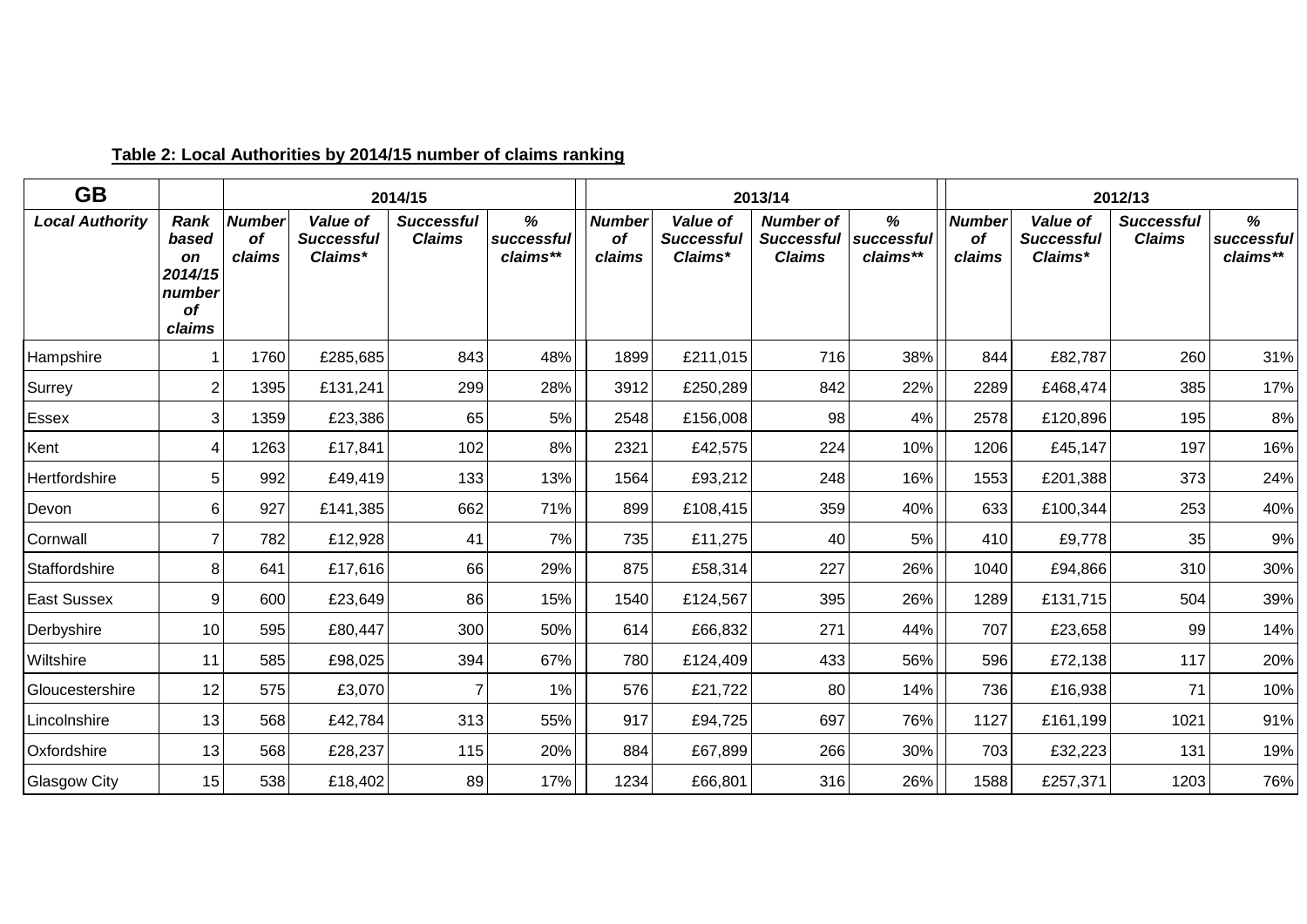| Plymouth               | 16 | 518 | £123,603 | 447 | 86% | 427  | £89,420  | 329 | 77% | 129                          | £29,940                 | 77                      | 60%                     |
|------------------------|----|-----|----------|-----|-----|------|----------|-----|-----|------------------------------|-------------------------|-------------------------|-------------------------|
| <b>West Sussex</b>     | 17 | 482 | £19,779  | 80  | 17% | 1727 | £78,818  | 242 | 20% | 1386                         | £83,732                 | 241                     | 18%                     |
| Buckinghamshire        | 18 | 461 | £3,747   | 12  | 5%  | 1063 | £3,745   | 11  | 1%  | 1110                         | £13,213                 | 44                      | 4%                      |
| Lancashire             | 19 | 378 | £35,958  | 101 | 27% | 512  | £61,950  | 240 | 48% | 525                          | £88,322                 | 272                     | 52%                     |
| Northamptonshire       | 20 | 361 | £15,493  | 50  | 14% | 536  | £31,130  | 110 | 22% | 782                          | £14,758                 | 47                      | 6%                      |
| Somerset               | 21 | 359 | £3,965   | 13  | 4%  | 508  | £17,193  | 44  | 9%  | 516                          | £22,415                 | 72                      | 14%                     |
| Cambridgeshire         | 22 | 324 | £24,319  | 71  | 22% | 485  | £104,264 | 242 | 50% | 175                          | £55,080                 | 37                      | 21%                     |
| Cumbria                | 23 | 311 | £19,321  | 52  | 26% | 272  | £16,801  | 41  | 15% | 251                          | £11,136                 | 51                      | 20%                     |
| Edinburgh              | 24 | 289 | £10,384  | 29  | 10% | 265  | £17,341  | 44  | 17% | 475                          | £28,132                 | 136                     | 29%                     |
| Suffolk                | 25 | 278 | £7,591   | 27  | 12% | 302  | £14,059  | 51  | 17% | 279                          | £8,554                  | 40                      | 14%                     |
| Isle of Wight          | 26 | 260 | £6,700   | 38  | 15% | 354  | £4,000   | 21  | 6%  | 176                          | £5,669                  | 25                      | 16%                     |
| North Yorkshire        | 27 | 253 | £5,713   | 22  | 9%  | 318  | £12,344  | 43  | 14% | 571                          | £32,743                 | 104                     | 18%                     |
| Leicestershire         | 28 | 252 | £12,255  | 16  | 6%  | 251  | £27,582  | 48  | 19% | 302                          | £17,080                 | 56                      | 19%                     |
| Dumfries &<br>Galloway | 29 | 245 | £9,542   | 48  | 20% | 474  | £26,850  | 110 | 23% | 301                          | £18,258                 | 84                      | 28%                     |
| Herefordshire          | 30 | 241 | £21,559  | 57  | 24% | 1575 | £111,022 | 387 | 25% | 391                          | £18,549                 | 36                      | 9%                      |
| North Somerset         | 31 | 236 | £11,595  | 55  | 23% | 384  | £17,908  | 84  | 22% | 438                          | £29,803                 | 140                     | 32%                     |
| Norfolk                | 32 | 224 | £19,237  | 49  | 22% | 295  | £12,641  | 48  | 16% | 482                          | £24,599                 | 80                      | 17%                     |
| Nottinghamshire        | 33 | 208 | £13,111  | 50  | 24% | 279  | £23,562  | 75  | 27% | 284                          | £28,600                 | 75                      | 26%                     |
| Sheffield              | 33 | 208 | £23,478  | 76  | 37% | 255  | £21,163  | 93  | 37% | 156                          | £7,430                  | 45                      | 29%                     |
| <b>Barnet</b>          | 35 | 207 | £40,333  | 90  | 43% | 160  | £32,253  | 77  | 48% | 169                          | £27,910                 | 69                      | 41%                     |
| Liverpool              | 36 | 190 | £9,524   | 33  | 17% | 811  | £5,335   | 15  | 2%  | Informa-<br>tion Not<br>Held | Information<br>Not Held | Information<br>Not Held | Information<br>Not Held |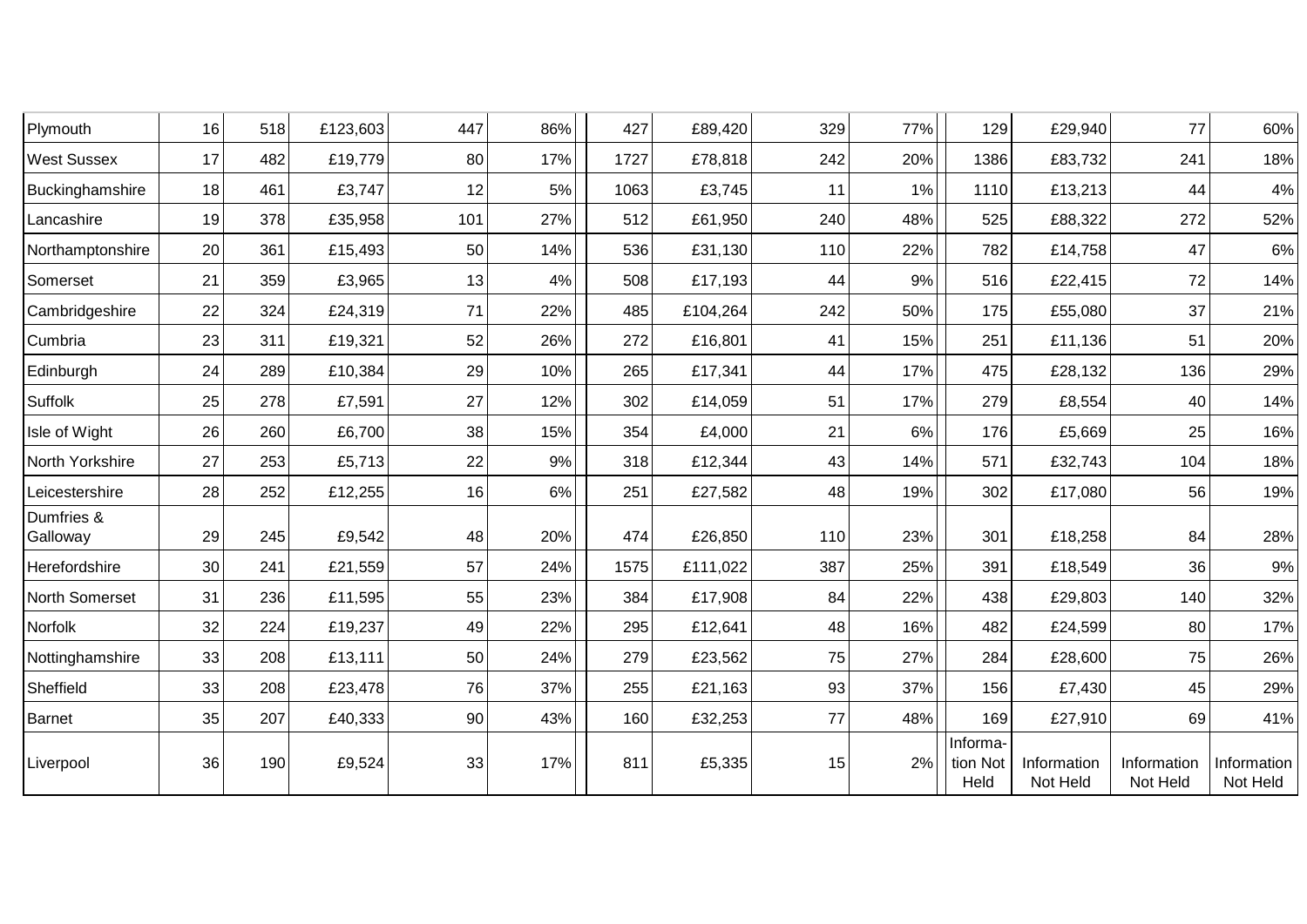| Cardiff                             | 37 | 188 | £7,226  | 40             | 21%   | 248 | £12,137 | 47  | 19%   | 241  | £12,130  | 47  | 20%  |
|-------------------------------------|----|-----|---------|----------------|-------|-----|---------|-----|-------|------|----------|-----|------|
| Birmingham                          | 38 | 186 | £4,217  | 19             | 10%   | 412 | £8,412  | 26  | 6%    | 196  | £380     |     | 1%   |
| Dorset                              | 39 | 185 | £73     | -1             | 1%    | 458 | £972    | 3   | 1%    | 511  | £4,854   | 15  | $3%$ |
| Northumberland                      | 40 | 181 | £24,049 | 95             | 52%   | 353 | £81,788 | 235 | 67%   | 579  | £53,417  | 290 | 50%  |
| <b>Cheshire West</b><br>and Chester | 41 | 180 | £2,885  | 25             | 18%   | 229 | £5,514  | 17  | 7%    | 322  | £22,695  | 40  | 12%  |
| Manchester                          | 42 | 170 | £12,427 | 56             | 33%   | 281 | £15,580 | 80  | 29%   | 212  | £8,490   | 37  | 18%  |
| <b>TfL</b>                          | 43 | 164 | £21,291 | 54             | 33%   | 456 | £84,726 | 136 | 30%   | 464  | £125,137 | 145 | 31%  |
| Rotherham                           | 44 | 163 | £925    | 3              | 2%    | 138 | £3,645  |     | 5%    | 183  | £8,786   | 9   | 5%   |
| South Ayrshire                      | 45 | 162 | £13,778 | 116            | 72%   | 167 | £10,105 | 64  | 38%   | 171  | £13,342  | 58  | 34%  |
| Worcestershire                      | 45 | 162 | £13,982 | 32             | 20%   | 337 | £13,183 | 58  | 17%   | 417  | £19,762  | 73  | 18%  |
| Solihull                            | 47 | 161 | £7,373  | 13             | 8%    | 290 | £18,148 | 32  | 11%   | 115  | £23,250  | 10  | 9%   |
| South Lanarkshire                   | 48 | 158 | £8,740  | 31             | 20%   | 206 | £4,031  | 29  | 14%   | 260  | £17,781  | 62  | 24%  |
| <b>Cheshire East</b>                | 49 | 154 | £1,477  | $\overline{2}$ | $1\%$ | 260 | £7,799  | 15  | $6\%$ | 1199 | £133,434 | 308 | 26%  |
| Warwickshire                        | 50 | 143 | £8,041  | 30             | 21%   | 266 | £24,418 | 72  | 27%   | 340  | £40,053  | 106 | 31%  |
| Renfrewshire                        | 51 | 142 | £4,084  | 28             | 43%   | 292 | £18,988 | 111 | 42%   | 301  | £32,974  | 148 | 49%  |
| Shropshire                          | 52 | 141 | £353    | $\overline{2}$ | 1%    | 207 | £1,338  | 6   | 3%    | 292  | £12,023  | 24  | 8%   |
| Leeds                               | 53 | 136 | £11,575 | 44             | 32%   | 332 | £29,709 | 96  | 29%   | 785  | £99,419  | 294 | 38%  |
| Kirklees                            | 54 | 135 | £8,547  | 21             | 16%   | 235 | £5,075  | 24  | 10%   | 300  | £20,233  | 50  | 17%  |
| <b>Scottish Borders</b>             | 55 | 133 | £1,135  | 5              | 4%    | 150 | £1,528  | 9   | 6%    | 297  | £10,749  | 52  | 18%  |
| <b>Bradford</b>                     | 56 | 131 | £2,665  | 6              | 16%   | 144 | £10,992 | 21  | 15%   | 150  | £34,165  | 13  | $9%$ |
| North Lanarkshire                   | 57 | 128 | £1,579  | 57             | 45%   | 138 | £23,050 | 71  | 51%   | 242  | £18,561  | 81  | 34%  |
| <b>Milton Keynes</b>                | 58 | 124 | £6,232  | 19             | 15%   | 174 | £7,794  | 330 | 190%  | 248  | £26,137  | 88  | 36%  |
| Aberdeenshire                       | 59 | 113 | £11,495 | 26             | 23%   | 132 | £9,314  | 27  | 21%   | 191  | £7,962   | 38  | 20%  |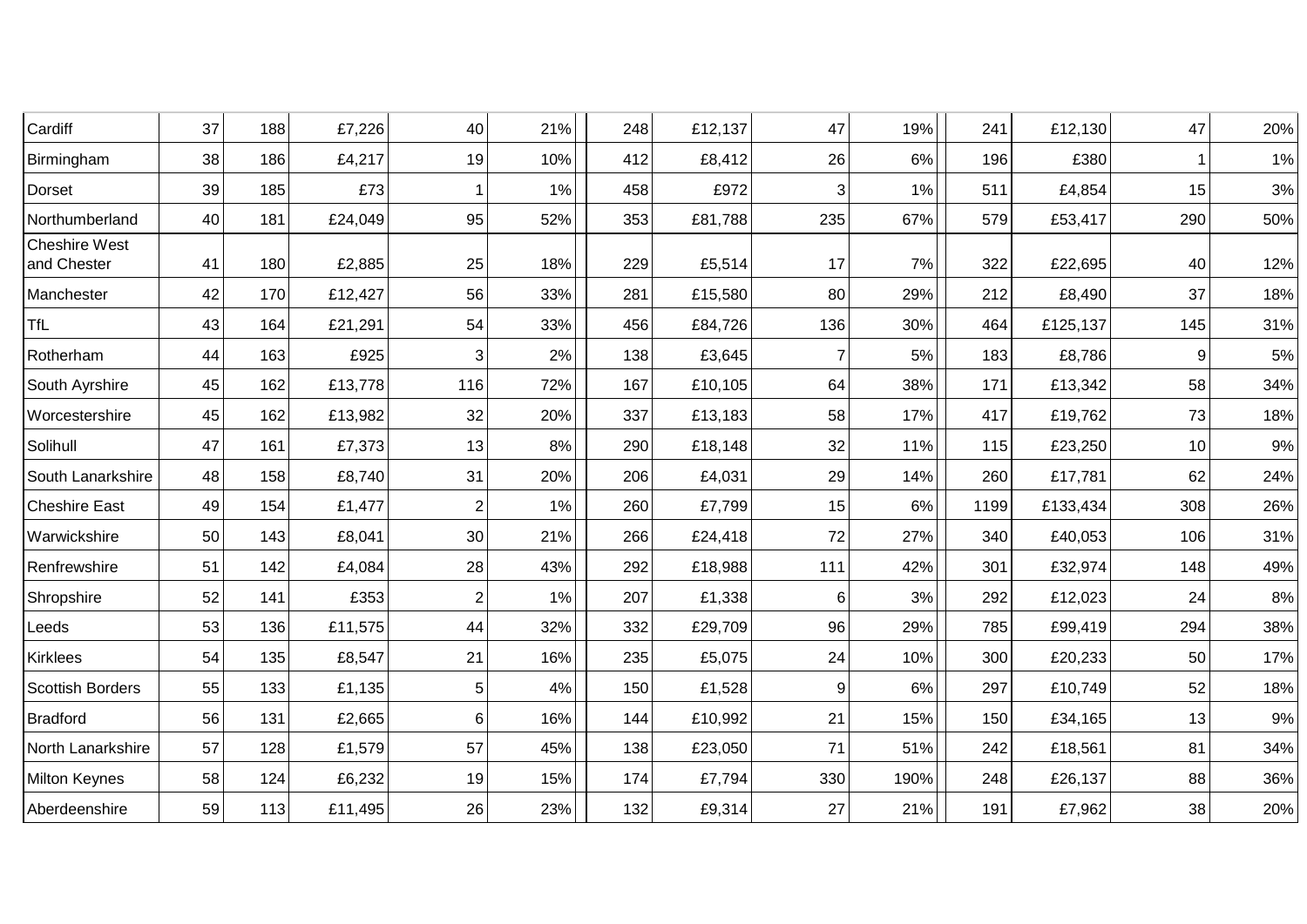| Bath and North<br><b>East Somerset</b> | 60 | 111 | £13,525 | 52                   | 47%            | 133 | £1,087  | 53             | 40%   | 113 | £7,820  | 22             | 20% |
|----------------------------------------|----|-----|---------|----------------------|----------------|-----|---------|----------------|-------|-----|---------|----------------|-----|
| <b>Bury</b>                            | 61 | 110 | £21,466 | 97                   | 88%            | 177 | £35,280 | 119            | 69%   | 185 | £33,806 | 132            | 73% |
| The Vale of<br>Glamorgan               | 62 | 108 | £5,752  | 24                   | 22%            | 190 | £14,102 | 47             | 25%   | 265 | £36,499 | 74             | 28% |
| Medway                                 | 63 | 107 | £4,660  | $\overline{2}$       | 2%             | 66  | £3,498  | 4              | $6\%$ | 5   | £5,201  | 1              | 20% |
| Havering                               | 64 | 106 | £84     |                      | 1%             |     |         |                |       |     |         |                |     |
| Croydon                                | 65 | 104 | £84,453 | 18                   | 17%            | 236 | £14,201 | 46             | 20%   | 191 | £18,458 | 53             | 28% |
| Perth and Kinross                      | 66 | 102 |         | £1,000 Less than $5$ | $\blacksquare$ | 154 | £796    | 5              | 4%    | 158 | £4,603  | 16             | 10% |
| South<br>Gloucestershire               | 67 | 99  | £1,404  | 9                    | 9%             | 164 | £788    | $6 \,$         | 4%    | 261 | £13,436 | 21             | 8%  |
| Wokingham***                           | 68 | 98  | £5,023  | 10                   | 10%            | 83  | £2,186  | 8              | 10%   | 43  | £513    | $\overline{2}$ | 5%  |
| <b>Dudley</b>                          | 69 | 97  | £12,390 | 41                   | 42%            | 148 | £15,552 | 67             | 45%   | 154 | £21,323 | 79             | 51% |
| <b>Brent</b>                           | 70 | 95  | £7,968  | 30                   | 32%            | 179 | £5,281  | 24             | 16%   | 119 | £29,317 | 23             | 20% |
| Central<br>Bedfordshire                | 71 | 94  | £13,626 | 12                   | 13%            | 252 | £10,246 | 34             | 14%   | 263 | £14,313 | 48             | 18% |
| Fife                                   | 71 | 94  | £1,136  | 3                    | 3%             | 119 | £2,881  | 9              | 8%    | 339 | £15,566 | 71             | 21% |
| Trafford                               | 73 | 91  | £4,628  | 24                   | 26%            | 76  | £9,444  | 31             | 41%   | 176 | £12,580 | 42             | 24% |
| Falkirk                                | 74 | 90  | £1,544  | 9                    | 20%            | 107 | £3,149  | 8              | 8%    | 127 | £22,663 | 16             | 13% |
| West Berkshire                         | 74 | 90  | £2,098  | $\overline{7}$       | 8%             | 409 | £241    |                | 0%    | 377 | £427    | 3              | 1%  |
| Southampton                            | 76 | 87  | £0      | $\mathbf 0$          | 0%             | 104 | £376    | $\overline{2}$ | 2%    | 62  | £0      | $\mathbf 0$    | 0%  |
| Barnsley                               | 77 | 86  | £5,799  | 32                   | 37%            | 113 | £6,226  | 23             | 20%   | 115 | £6,451  | 20             | 17% |
| <b>Bolton</b>                          | 78 | 84  | £19,063 | 68                   | 81%            | 90  | £20,523 | 77             | 86%   | 76  | £24,093 | 57             | 75% |
| East<br>Dunbartonshire                 | 78 | 84  | £1,125  | $\overline{7}$       | 8%             | 74  | £1,322  | 10             | 14%   | 116 | £2,574  | 21             | 18% |
| Stoke-on-Trent                         | 78 | 84  | £8,776  | 25                   | 58%            | 264 | £24,345 | 101            | 50%   | 236 | £22,349 | 78             | 34% |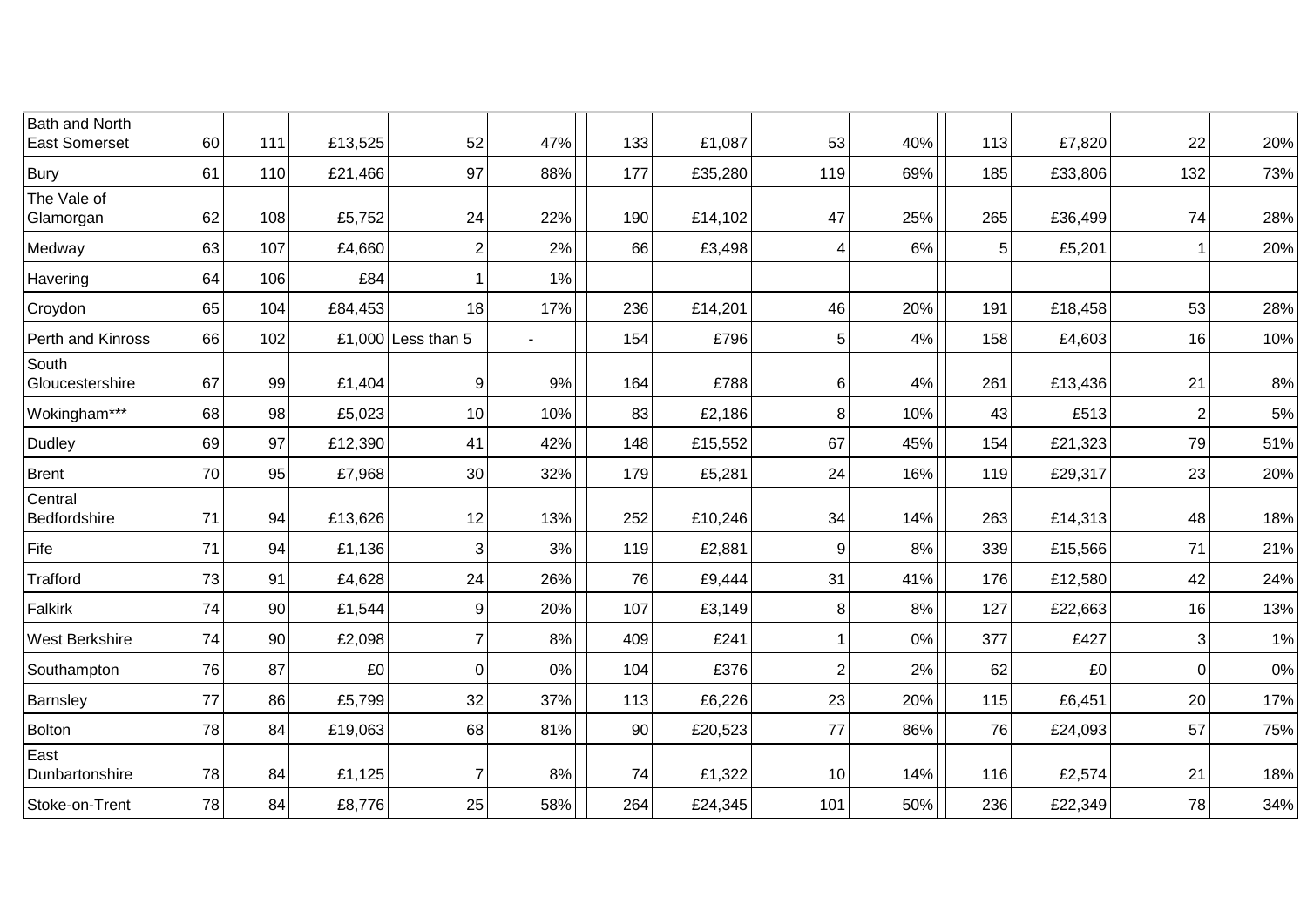| Greenwich                   | 81  | 82 | £1,775  | 8                | 14% | 34  | £3,387  | 15             | 44% | 39  | £8,869  | 18  | 46%   |
|-----------------------------|-----|----|---------|------------------|-----|-----|---------|----------------|-----|-----|---------|-----|-------|
| Swansea                     | 82  | 79 | £824    | $\overline{7}$   | 9%  | 193 | £2,907  | 19             | 10% | 171 | £2,267  | 10  | $6\%$ |
| Oldham                      | 83  | 77 | £6,168  | 26               | 34% | 144 | £13,878 | 65             | 45% | 272 | £41,287 | 156 | 57%   |
| Wakefield                   | 83  | 77 | £3,132  | 11               | 14% | 86  | £2,982  | 10             | 12% | 194 | £10,039 | 27  | 14%   |
| Walsall                     | 85  | 76 | £10,000 | 31               | 47% | 140 | £15,267 | 81             | 58% | 200 | £37,595 | 116 | 58%   |
| Warrington                  | 85  | 76 | £788    | 3                | 4%  | 101 | £1,016  | 7              | 7%  | 202 | £12,829 | 17  | $8\%$ |
| <b>Bristol</b>              | 87  | 75 | £336    | -1               | 1%  | 119 | £6,112  | 17             | 14% | 121 | £2,161  | 6   | $5\%$ |
| <b>Bromley</b>              | 88  | 72 | £770    | $\sqrt{3}$       | 6%  | 109 | £9,264  | 43             | 39% | 113 | £12,673 | 53  | 47%   |
| East Riding of<br>Yorkshire | 88  | 72 | £865    | 4                | 6%  | 103 | £2,342  | 6              | 6%  | 225 | £3,296  | 6   | $3%$  |
| Sunderland                  | 90  | 69 | £1,175  | 4                | 6%  | 70  | £1,110  | $6 \,$         | 9%  | 101 | £754    | 4   | $4\%$ |
| <b>East Renfrewshire</b>    | 91  | 68 | £3,173  | 11               | 21% | 86  | £2,229  | 12             | 14% | 75  | £6,603  | 13  | 18%   |
| South Tyneside              | 91  | 68 | £3,614  | 12               | 18% | 72  | £2,796  | 10             | 14% | 163 | £4,378  | 20  | 12%   |
| Stirling                    | 91  | 68 | £1,155  | 3                | 13% | 72  | £2,614  | 9              | 15% | 94  | £2,966  | 17  | 18%   |
| Powys                       | 94  | 67 | £1,938  | 8                | 15% | 62  | £529    | 3              | 5%  | 86  | £1,853  | 10  | 12%   |
| Wolverhampton               | 94  | 67 | £2,275  | 10               | 15% | 60  | £2,963  | 12             | 20% | 71  | £5,377  | 21  | 30%   |
| Derby                       | 96  | 66 | £599    | $\boldsymbol{2}$ | 10% | 211 | £8,136  | 8              | 6%  | 242 | £12,455 | 12  | $7\%$ |
| Hounslow                    | 96  | 66 | £919    | $\overline{2}$   | 3%  | 115 | £1,848  | 10             | 9%  | 30  | £3,347  | 8   | 27%   |
| East Ayrshire               | 98  | 64 | £2,354  | 8                | 13% | 69  | £2,103  | 14             | 20% | 137 | £6,841  | 38  | 28%   |
| Stockport                   | 99  | 63 | £6,094  | 31               | 49% | 68  | £6,620  | 37             | 54% | 156 | £38,356 | 104 | 67%   |
| Wrexham                     | 99  | 63 | £2,906  | 16               | 50% | 92  | £5,610  | 14             | 21% | 65  | £24,504 | 32  | 50%   |
| North Lincolnshire          | 101 | 61 | £1,225  | $\overline{7}$   | 11% |     |         |                |     |     |         |     |       |
| Gateshead                   | 102 | 59 | £1,164  | 6                | 13% | 46  | £551    | 5 <sup>5</sup> | 11% | 70  | £3,814  | 17  | 24%   |
| Rochdale                    | 103 | 58 | £7,257  | 30               | 52% | 39  | £5,845  | 20             | 51% | 114 | £15,815 | 74  | 65%   |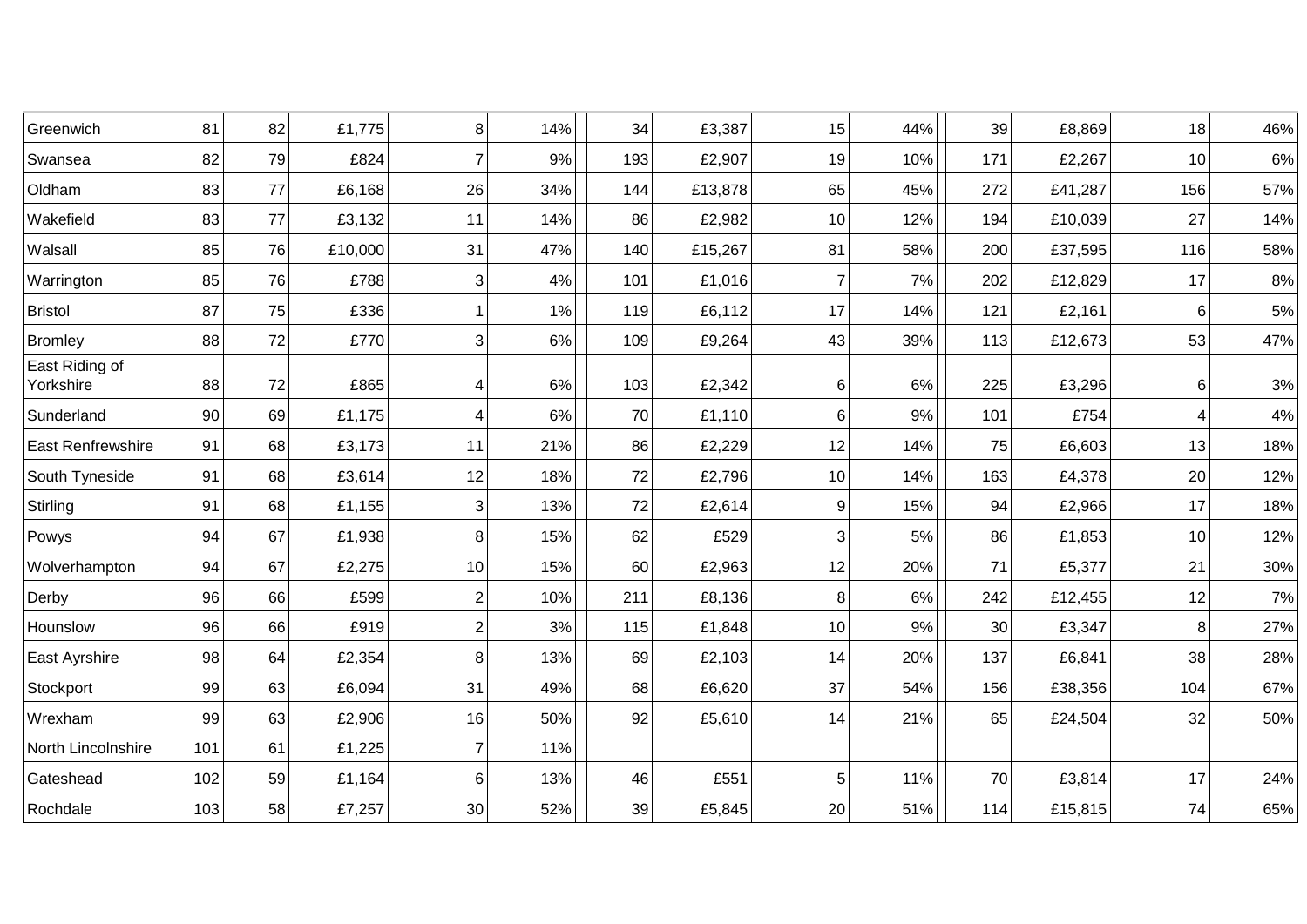| Tameside              | 103 | 58 | £3,563  | 11             | 19% | 47  | £3,956  | 13              | 28% | 69  | £5,688  | 18             | 26%   |
|-----------------------|-----|----|---------|----------------|-----|-----|---------|-----------------|-----|-----|---------|----------------|-------|
| Doncaster             | 105 | 56 | £4,054  | 12             | 21% | 72  | £11,907 | 23              | 32% | 135 | £21,644 | 53             | 39%   |
| Swindon               | 106 | 55 | £1,844  | 19             | 35% | 110 | £10,658 | 48              | 44% | 69  | £17,242 | 17             | 25%   |
| Lambeth               | 107 | 54 | £17,339 | 13             | 24% | 123 | £11,106 | 22              | 18% | 82  | £22,160 | 13             | 16%   |
| Coventry              | 108 | 53 | £7,906  | 11             | 21% | 108 | £9,333  | 43              | 40% | 150 | £16,518 | 63             | 42%   |
| Inverclyde            | 108 | 53 | £1,102  | 10             | 19% | 127 | £5,712  | 38              | 30% | 157 | £7,438  | 43             | 27%   |
| Angus                 | 110 | 52 | £1,535  | 10             | 19% | 112 | £541    | 4               | 4%  | 190 | £1,369  | 5              | $3%$  |
| Kingston upon<br>Hull | 110 | 52 | £6,790  | 34             | 65% | 59  | £15,076 | 35              | 59% | 127 | £63,908 | 70             | 55%   |
| <b>West Lothian</b>   | 112 | 51 | £948    | 6              | 12% | 60  | £5,159  | 13              | 22% | 92  | £7,033  | 22             | 24%   |
| Sandwell              | 113 | 50 | £1,613  | 10             | 20% | 66  | £8,725  | 27              | 41% | 109 | £25,306 | 65             | 60%   |
| Bedford               | 114 | 49 | £1,789  | $\mathbf 5$    | 17% | 93  | £7,256  | 10              | 15% | 74  | £1,932  | 3              | $4\%$ |
| Wirral                | 114 | 49 | £321    | $\overline{1}$ | 2%  | 74  | £1,147  | 3               | 4%  | 97  | £4,916  | 9              | $9\%$ |
| Calderdale            | 116 | 48 | £4,737  | 8              | 38% | 54  | £3,849  | 4               | 7%  | 51  | £150    | $\overline{2}$ | 4%    |
| Nottingham            | 117 | 47 | £290    | $\overline{2}$ | 4%  | 44  | £2,076  | $\overline{7}$  | 16% | 75  | £6,683  | 18             | 24%   |
| Luton                 | 118 | 46 | £1,419  | 4              | 25% | 21  | £0      | $\mathbf 0$     | 0%  | 29  | £233    |                | 3%    |
| East Lothian          | 119 | 45 | £2,360  | 10             | 22% | 61  | £4,475  | 18              | 30% | 68  | £6,751  | 21             | 31%   |
| North Ayrshire        | 120 | 43 | £128    | $\overline{2}$ | 5%  | 63  | £318    | $\overline{2}$  | 3%  | 76  | £777    | $\overline{2}$ | $3%$  |
| Rhondda               | 120 | 43 | £514    | 3              | 7%  | 70  | £2,463  | 10              | 14% | 70  | £1,742  | 12             | 17%   |
| Brighton and<br>Hove  | 122 | 40 | £2,140  | 8              | 30% | 76  | £3,383  | $5\phantom{.0}$ | 7%  | 48  | £3,050  | 3              | $6\%$ |
| Harrow                | 122 | 40 | £4,387  | 8              | 20% |     |         |                 |     |     |         |                |       |
| Southend-on-Sea       | 122 | 40 | £740    | $\overline{2}$ | 5%  | 84  | £2,443  | 4               | 5%  | 49  | £1,253  | 4              | $8\%$ |
| Westminster           | 122 | 40 | £8,915  | 9              | 23% | 69  | £2,892  | 8               | 12% | 65  | £6,908  | 9              | 14%   |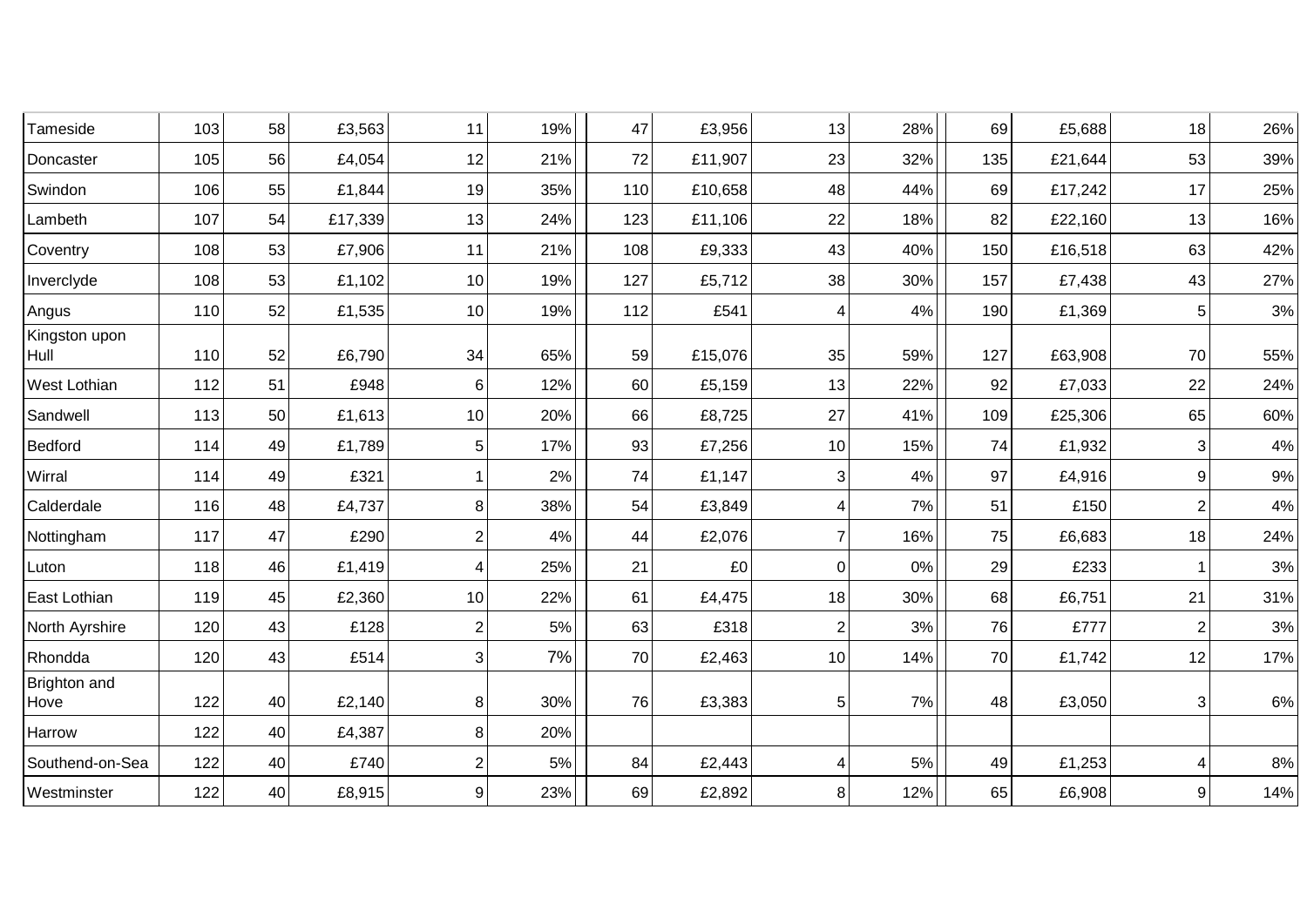| County Durham             | 126 | 38 | £367   | $\overline{2}$ | 5%    | 201            | £2,497  | 14             | 7%   | 415 | £7,116  | 21             | $5\%$ |
|---------------------------|-----|----|--------|----------------|-------|----------------|---------|----------------|------|-----|---------|----------------|-------|
| Wandsworth                | 126 | 38 | £7,289 | 24             | 63%   | 81             | £24,498 | 51             | 63%  | 63  | £10,220 | 25             | 40%   |
| Windsor and<br>Maidenhead | 128 | 37 | £740   | $\overline{4}$ | 11%   | 77             | £1,778  | 7              | 9%   | 83  | £542    | 3              | $4\%$ |
| Moray                     | 129 | 36 | £0     | $\mathbf 0$    | 0%    | 14             | £0      | 0              | 0%   | 42  | £0      | $\overline{0}$ | 0%    |
| Neath Port Talbot         | 129 | 36 | £1,983 | $\overline{2}$ | 67%   | 51             | £2,191  | 8              | 16%  | 56  | £3,334  | $\overline{7}$ | 13%   |
| Salford                   | 129 | 36 | £3,409 | $\overline{7}$ | 19%   | 39             | £956    | 7              | 18%  | 60  | £3,954  | 12             | 20%   |
| Argyll & Bute             | 132 | 35 | £1,921 | $\overline{7}$ | 20%   | 74             | £7,587  | 19             | 26%  | 76  | £4,811  | 21             | 28%   |
| Midlothian                | 132 | 35 | £522   | 5              | 28%   | 61             | £4,918  | 21             | 34%  | 73  | £7,342  | 27             | 37%   |
| North Tyneside            | 132 | 35 | £0     | $\mathbf 0$    | 0%    | 83             | £4,255  | 14             | 17%  | 105 | £2,327  | 10             | 10%   |
| Denbighshire              | 135 | 34 | £782   | 4              | 12%   | 11             | £5,781  | 11             | 100% | 46  | £2,153  | 6              | 13%   |
| Isle of Anglesey          | 135 | 34 | £160   | 1              | 3%    | 73             | £3,127  | 13             | 18%  | 75  | £6,407  | 21             | 28%   |
| Lewisham                  | 135 | 34 | £1,113 | 6              | 18%   | 63             | £1,319  | 7              | 11%  | 103 | £12,116 | 25             | 24%   |
| Telford and<br>Wrekin     | 135 | 34 | £1,545 | 9              | 26%   | 100            | £13,934 | 45             | 45%  | 154 | £28,900 | 85             | 55%   |
| <b>Bracknell Forest</b>   | 139 | 32 | £0     | $\mathbf 0$    | 0%    | 16             | £232    |                | 6%   | 13  | £0      | $\Omega$       | $0\%$ |
| Carmarthenshire           | 139 | 32 | £218   |                | 3%    | 39             | £90     |                | 3%   | 41  | £501    | 6              | 15%   |
| Haringey                  | 141 | 30 | £2,799 | $\overline{7}$ | 23%   | 75             | £6,944  | 24             | 32%  | 49  | £6,183  | 13             | 27%   |
| Wigan                     | 141 | 30 | £1,811 | 9              | 30%   | 42             | £1,427  | 7              | 17%  | 55  | £4,094  | 13             | 24%   |
| Blackburn with<br>Darwen  | 143 | 29 | £744   | $\,6\,$        | 21%   | 37             | £5,815  | 11             | 30%  | 32  | £6,313  | 17             | 53%   |
| Bournemouth               | 144 | 28 | £1,550 | 6              | 150%  | 63             | £3,862  | 12             | 19%  | 63  | £5,612  | 22             | 35%   |
| Gwynedd                   | 144 | 28 | £1,565 | 4              | 20%   | 8 <sup>1</sup> | £368    |                | 13%  | 21  | £48     |                | $5\%$ |
| Monmouthshire             | 144 | 28 | £1,237 | $\sqrt{3}$     | 11%   | 47             | £4,207  | $\overline{7}$ | 15%  | 56  | £4,513  | 11             | 20%   |
| Newham                    | 147 | 27 | £0     | $\mathbf 0$    | $0\%$ | 39             | £1,654  | 3              | 8%   | 69  | £15,744 | 18             | 26%   |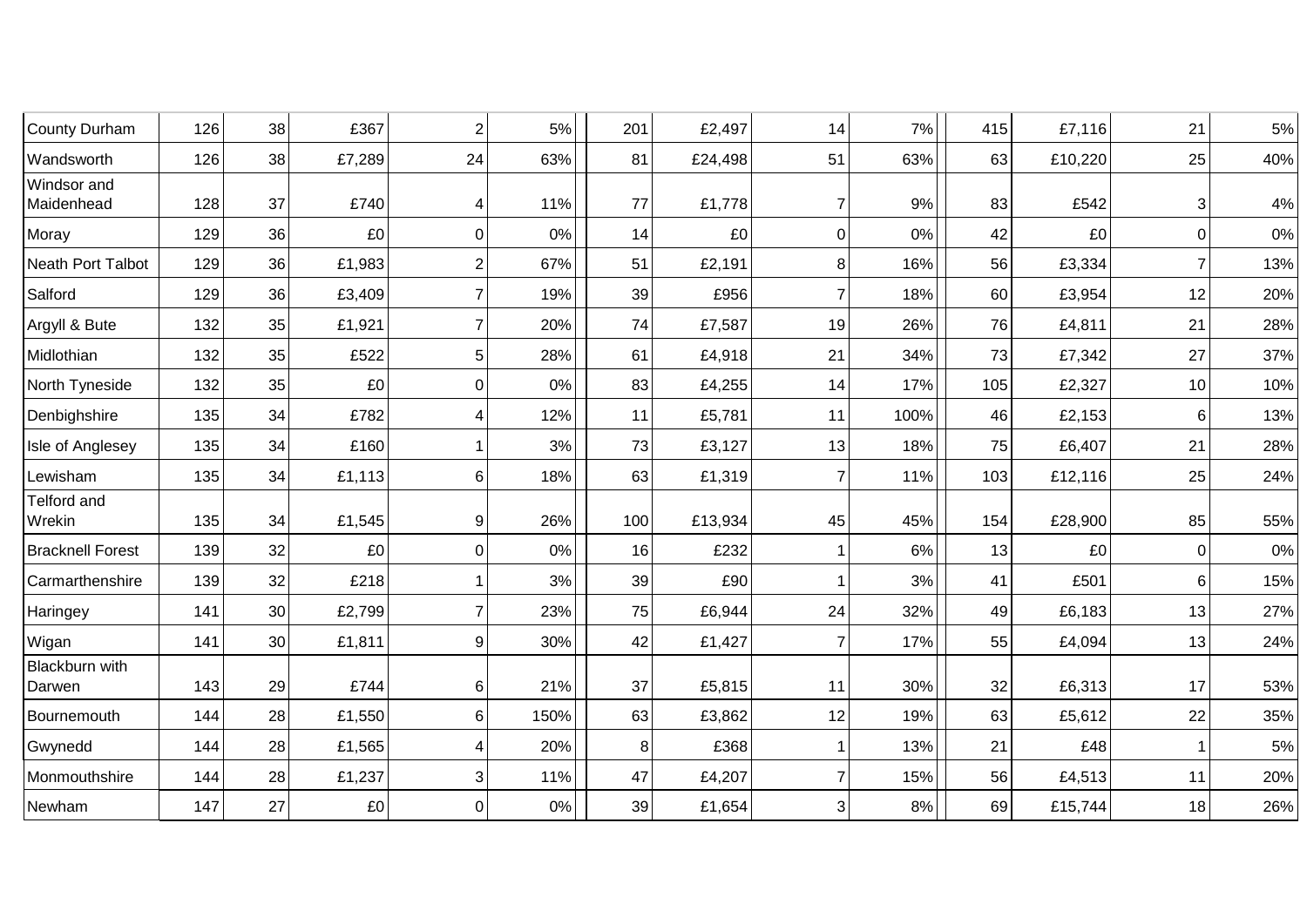| Richmond upon<br>Thames    | 147 | 27 | £1,632 | 10              | 37% | 40 | £4,016 | 10             | 25% | 27  | £3,507  | 9              | 33%   |
|----------------------------|-----|----|--------|-----------------|-----|----|--------|----------------|-----|-----|---------|----------------|-------|
| Middlesbrough              | 149 | 26 | £259   |                 | 4%  | 20 | £85    |                | 5%  | 23  | £1,396  | $\overline{7}$ | 30%   |
| North East<br>Lincolnshire | 149 | 26 | £0     | $\Omega$        | 0%  | 42 | £4,255 |                | 2%  | 71  | £2,327  | 13             | 18%   |
| <b>Tower Hamlets</b>       | 149 | 26 | £3,999 | 8               | 31% | 64 | £4,591 | 21             | 33% | 87  | £13,199 | 32             | 37%   |
| Enfield                    | 152 | 25 | £4,349 | $6\phantom{1}6$ | 24% | 47 | £5,290 | 13             | 28% | 69  | £3,020  | 13             | 19%   |
| Hackney                    | 152 | 25 | £0     | $\mathbf 0$     | 0%  | 15 | £625   |                | 7%  | 32  | £22,662 | $\overline{7}$ | 22%   |
| Hillingdon                 | 152 | 25 | £1,476 | $\overline{7}$  | 28% | 53 | £2,248 | 12             | 23% | 75  | £7,314  | 20             | 27%   |
| Sutton                     | 152 | 25 | £0     | $\mathbf 0$     | 0%  | 57 | £1,498 | $\overline{2}$ | 4%  | 27  | £466    | $\overline{2}$ | 7%    |
| Caerphilly                 | 156 | 24 | £1,633 | $\overline{2}$  | 8%  | 78 | £1,714 | 13             | 17% | 70  | £3,030  | 11             | 16%   |
| Darlington                 | 156 | 24 | £72    |                 | 4%  | 32 | £0     | 0              | 0%  | 84  | £0      | $\overline{0}$ | 0%    |
| York                       | 156 | 24 | £0     | 0               | 0%  | 33 | £312   | $\overline{2}$ | 6%  | 71  | £880    | $\overline{7}$ | 10%   |
| Newport                    | 159 | 23 | £441   | 5               | 22% | 26 | £4,068 | 6              | 23% | 40  | £2,547  | 12             | 30%   |
| <b>Waltham Forest</b>      | 159 | 23 | £115   |                 | 33% | 17 | £1,608 | $\overline{7}$ | 47% | 23  | £1,568  | 6              | 26%   |
| Kingston upon<br>Thames    | 161 | 22 | £1,393 | 5               | 23% | 28 | £6,498 | 9              | 32% | 20  | £810    | 5              | 25%   |
| Poole                      | 162 | 21 | £544   | $\overline{4}$  | 19% | 25 | £0     | 0              | 0%  | 18  | £0      | $\overline{0}$ | $0\%$ |
| Merton                     | 163 | 20 | £3,787 | $\overline{7}$  | 35% | 35 | £2,394 | 12             | 34% | 25  | £1,557  | 5              | 20%   |
| Stockton-on-Tees           | 163 | 20 | £323   | $\overline{2}$  | 10% | 35 | £909   | 6              | 17% | 55  | £297    | 3              | 6%    |
| Torbay                     | 163 | 20 | £2,400 | 5               | 25% | 49 | £2,498 | 9              | 18% | 35  | £827    | 6              | 17%   |
| Leicester                  | 166 | 19 | £1,505 | 5               | 26% | 26 | £4,852 | 11             | 42% | 76  | £11,570 | 19             | 25%   |
| Ealing                     | 167 | 17 | £832   | 5               | 29% | 10 | £1,665 |                | 10% | 11  | £1,975  | $\overline{2}$ | 18%   |
| Newcastle upon<br>Tyne     | 167 | 17 | £2,580 | 5               | 29% | 76 | £4,603 | 15             | 20% | 104 | £4,214  | 16             | 15%   |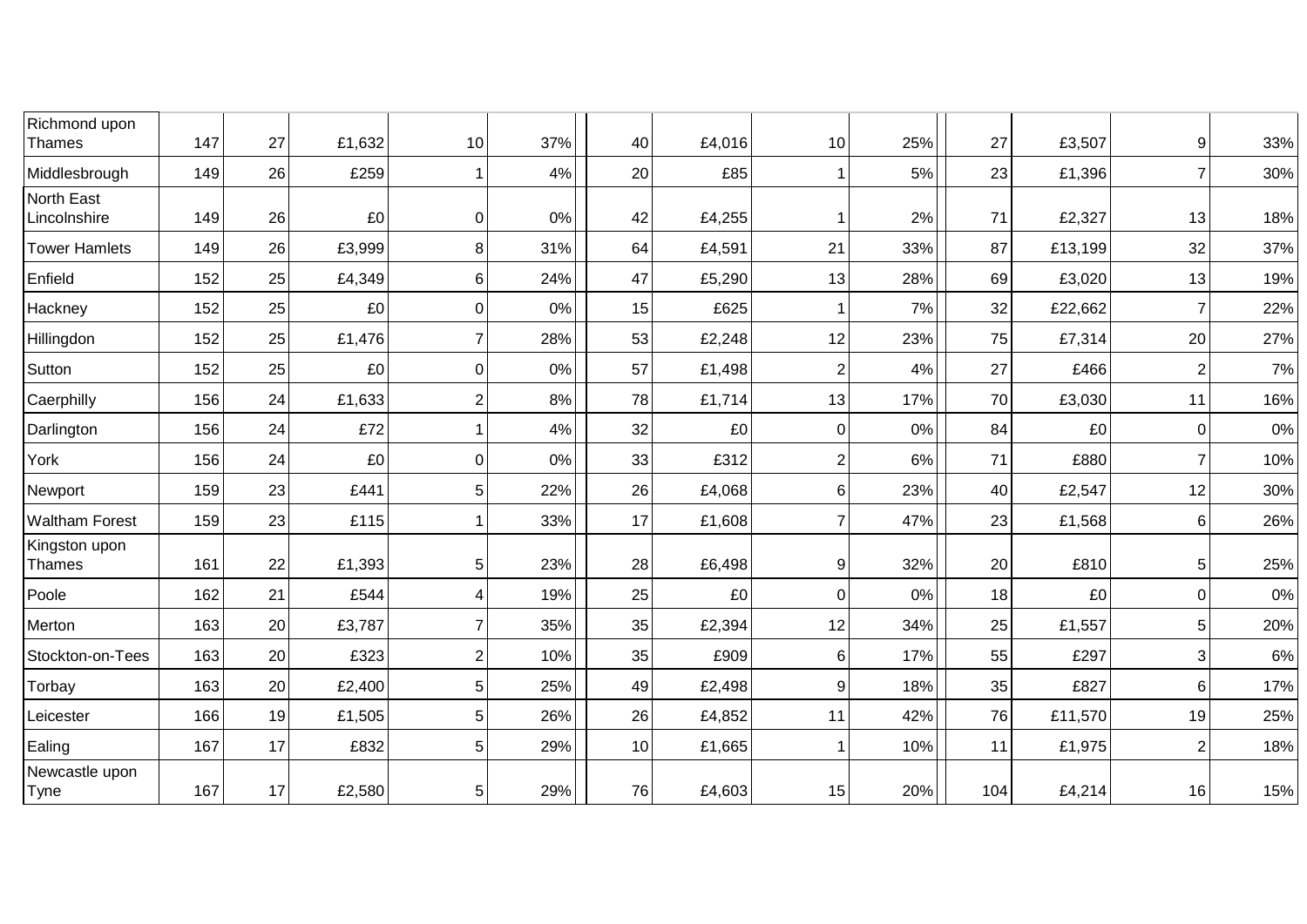| Pembrokeshire             | 167 | 17 | £1,620 | 6              | 35% | 18             | £1,027  | 4                | 22%   | 83             | £18,501 | 45             | 54%   |
|---------------------------|-----|----|--------|----------------|-----|----------------|---------|------------------|-------|----------------|---------|----------------|-------|
| Hammersmith and<br>Fulham | 170 | 16 | £2,389 | 4              | 25% | 16             | £15,561 | 12               | 75%   | 24             | £9,892  | 9              | 38%   |
| Peterborough              | 170 | 16 | £0     | $\mathbf 0$    | 0%  | 52             | £609    |                  | 2%    | 22             | £0      | $\mathbf 0$    | $0\%$ |
| Redbridge                 | 170 | 16 | £734   |                | 6%  | 15             | £145    |                  | 7%    | 13             | £0      | $\mathbf 0$    | $0\%$ |
| Torfaen                   | 170 | 16 | £370   | $\overline{2}$ | 25% | 60             | £2,903  | 15               | 25%   | 55             | £4,166  | 21             | 38%   |
| Camden                    | 174 | 15 | £956   | 5              | 33% | 21             | £3,139  | 3                | 14%   | 24             | £4,106  | 4              | 17%   |
| Redcar and<br>Cleveland   | 174 | 15 | £72    |                | 7%  | 38             | £0      | $\mathbf 0$      | 0%    | 70             | £3,359  | 11             | 16%   |
| St. Helens                | 174 | 15 | £3,617 | 3              | 43% | 22             | £384    | $\overline{2}$   | 9%    | 27             | £342    | 3              | 11%   |
| Conwy                     | 177 | 14 | £247   | $\overline{2}$ | 14% | 18             | £745    | $\overline{2}$   | 11%   | 15             | £531    | $\overline{2}$ | 13%   |
| Flintshire                | 177 | 14 | £771   |                | 14% | 55             | £1,347  | 7                | 15%   | 62             | £2,153  | 12             | 20%   |
| Rutland                   | 177 | 14 | £220   | $\overline{2}$ | 14% | 17             | £331    | 2                | 12%   | 8              | £0      | $\mathbf 0$    | 0%    |
| Merthyr Tydfil            | 180 | 11 | £314   | $\overline{2}$ | 18% | 34             | £878    | 7                | 21%   | 16             | £1,007  | 5              | 31%   |
| Sefton                    | 180 | 11 | £201   |                | 9%  | 10             | £240    |                  | 10%   | 16             | £2,161  | 5              | 31%   |
| Hartlepool                | 182 | 10 | £92    |                | 10% | 13             | £406    | 3                | 23%   | 43             | £4,690  | 16             | 37%   |
| Ceredigion                | 182 | 10 | £87    |                | 14% | $\overline{9}$ | £140    | $\overline{2}$   | 22%   | 5              | £0      | $\Omega$       | 0%    |
| Thurrock                  | 182 | 10 | £152   | 5              | 50% | 113            | £6,532  | 19               | 17%   | 88             | £7,214  | 22             | 25%   |
| Barking and<br>Dagenham   | 185 | 9  | £500   | $\overline{2}$ | 22% | 15             | £1,609  | 3                | 20%   | 23             | £1,290  | 6              | 26%   |
| <b>Blaenau Gwent</b>      | 186 | 8  | £0     | $\mathbf 0$    | 0%  | 23             | £295    | 3                | 13%   | $\overline{9}$ | £0      | 0              | $0\%$ |
| Clackmannanshire          | 186 | 8  | £0     | $\Omega$       | 0%  | 4              | £1,457  |                  | 25%   | 18             | £0      | $\mathbf 0$    | 0%    |
| Halton                    | 186 | 8  | £225   |                | 13% | 21             | £741    | 3                | 14%   | 23             | £273    | $\overline{2}$ | 9%    |
| Islington                 | 186 | 8  | £3,534 | $\overline{4}$ | 50% | $\,$ 5 $\,$    | £0      | $\boldsymbol{0}$ | $0\%$ | 4              | £0      | $\overline{0}$ | $0\%$ |
| Knowsley                  | 186 | 8  | £84    | $\overline{2}$ | 25% | 24             | £1,898  | 9                | 38%   | 49             | £3,939  | 15             | 31%   |